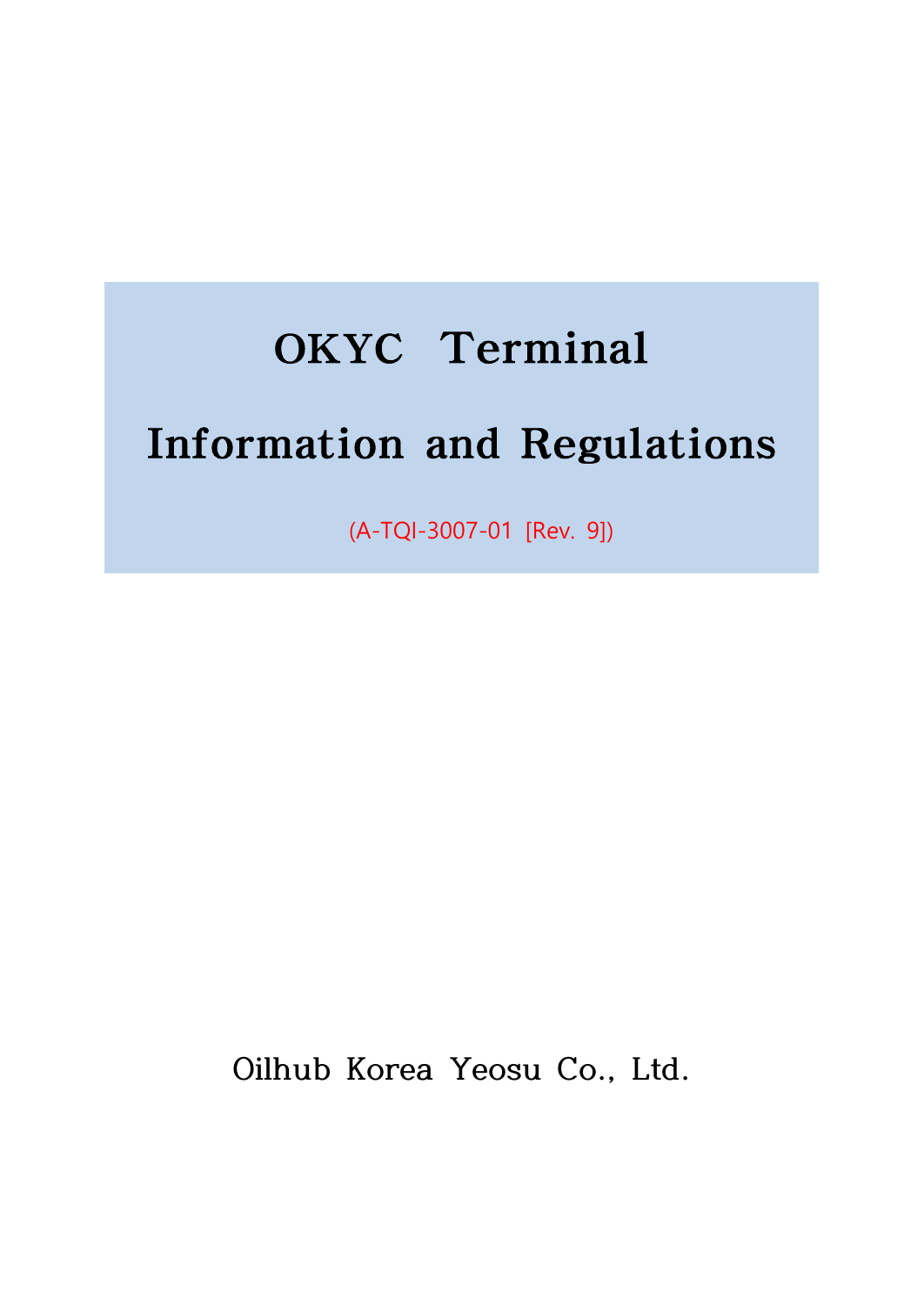# **Record of Revisions**

| Date & [Rev. No.]                          |                      | Revised Contents                                                                                                   |
|--------------------------------------------|----------------------|--------------------------------------------------------------------------------------------------------------------|
| Item No.<br>Chapter<br>2015.8.01. [Rev. 0] |                      |                                                                                                                    |
|                                            |                      | Document number changed and all the revision number reset to [0].                                                  |
|                                            | 2017.10.01. [Rev. 1] |                                                                                                                    |
| 1.                                         |                      | Title and all contents $\rightarrow$ replaced by 'Safety Letter'                                                   |
| 3.<br>2.                                   |                      | Changed max. allowable displacement of Jetty- $1~3$                                                                |
|                                            | 4.2                  | Changed J-3 L/A working zone $\rightarrow$ HHLW+22.2m                                                              |
|                                            | 1.1.1                | Changed the content for night berthing restriction                                                                 |
|                                            | 1.1.2                | Changed the content for night un-berthing restriction                                                              |
|                                            | 1.3.2<br>5)          | Changed DWT to G/T, Inserted the case of 'bow thruster'                                                            |
|                                            | 1.6.1<br>1)          | Deleted the content 'Criteria for strength of mooring line'                                                        |
|                                            | 1.6.1<br>3)          | Changed 'the criteria of no. for mooring rope & winch' drum                                                        |
|                                            | 1.6.1<br>4)          | Changed 'the content of recommendation criteria for wire<br>rope' to 'using mooring ropes of same size & diameter' |
|                                            | 1.6.3<br>4)          | Inserted 'the case of thunderstorm for emergency stop'                                                             |
|                                            | $2.1\,5)2.3$         | Changed the name & title of 'CSS' to 'VSM'                                                                         |
| 3.                                         | 2.2.1<br>2)          | Changed to 'declared with poor VPR evaluation of the last<br>operation'                                            |
|                                            | 2.2.1<br>4)          | Changed the case of unacceptable vessel to 'single hull vessel'                                                    |
|                                            | 2.2.1<br>6)          | Inserted 'the case of un-acceptable vessel of non-IACS vessel'                                                     |
|                                            | 2.3.1                | Changed 'the VSM condition to apply all vessel at OKYC'                                                            |
|                                            |                      | Changed the content of registration and qualification for                                                          |
|                                            | 2.3.2                | VSM(company)                                                                                                       |
|                                            | 2.3.3                | Deleted all contents                                                                                               |
|                                            | $2.4$ 2)             | Deleted the case of 'first calling vessel at OKYC terminal'                                                        |
|                                            |                      | Changed the title & contents of 'gas venting' to 'closed                                                           |
|                                            | 3.1.3                | loading/unloading'                                                                                                 |
|                                            |                      | Inserted this new clause for 'manifold arrangement to conform                                                      |
|                                            | 1.4.4                | to OCIMF guideline' and 'the case of under 16,000 DWT                                                              |
|                                            |                      | vessels'                                                                                                           |
|                                            | $2.2$ 2)             | Inserted the content of 'random check of $O2$ content'                                                             |
| 4.                                         | 2.3<br>4)            | Inserted the explanation of abnormal situation of VRS ops.                                                         |
|                                            | 2.4<br>4)            | Deleted 'repetitive ship/shore safety check-list'                                                                  |
|                                            | 2)<br>2.8            | Changed the limit of ship/shore figure difference to '0.3%'                                                        |
|                                            | 3.3<br>5)            | Inserted this new clause for the case of IGS failure                                                               |
|                                            | Appendix- $1$        | Changed the title and contents $\rightarrow$ replaced by 'Safety Letter'                                           |
|                                            | Appendix $-6$        | Inserted the signature box for repetitive ship/shore check                                                         |
| 6.                                         | Appendix-7           | Changed the title and content $\rightarrow$ Safety review & confirmation                                           |
|                                            | Appendix $-8$        | Inserted and changed the various 'pre-arrival notice content'                                                      |
|                                            | Appendix $-10$       | Changed the emergency contact details at present                                                                   |
|                                            | Appendix $-1$        | Changed the contact details at present                                                                             |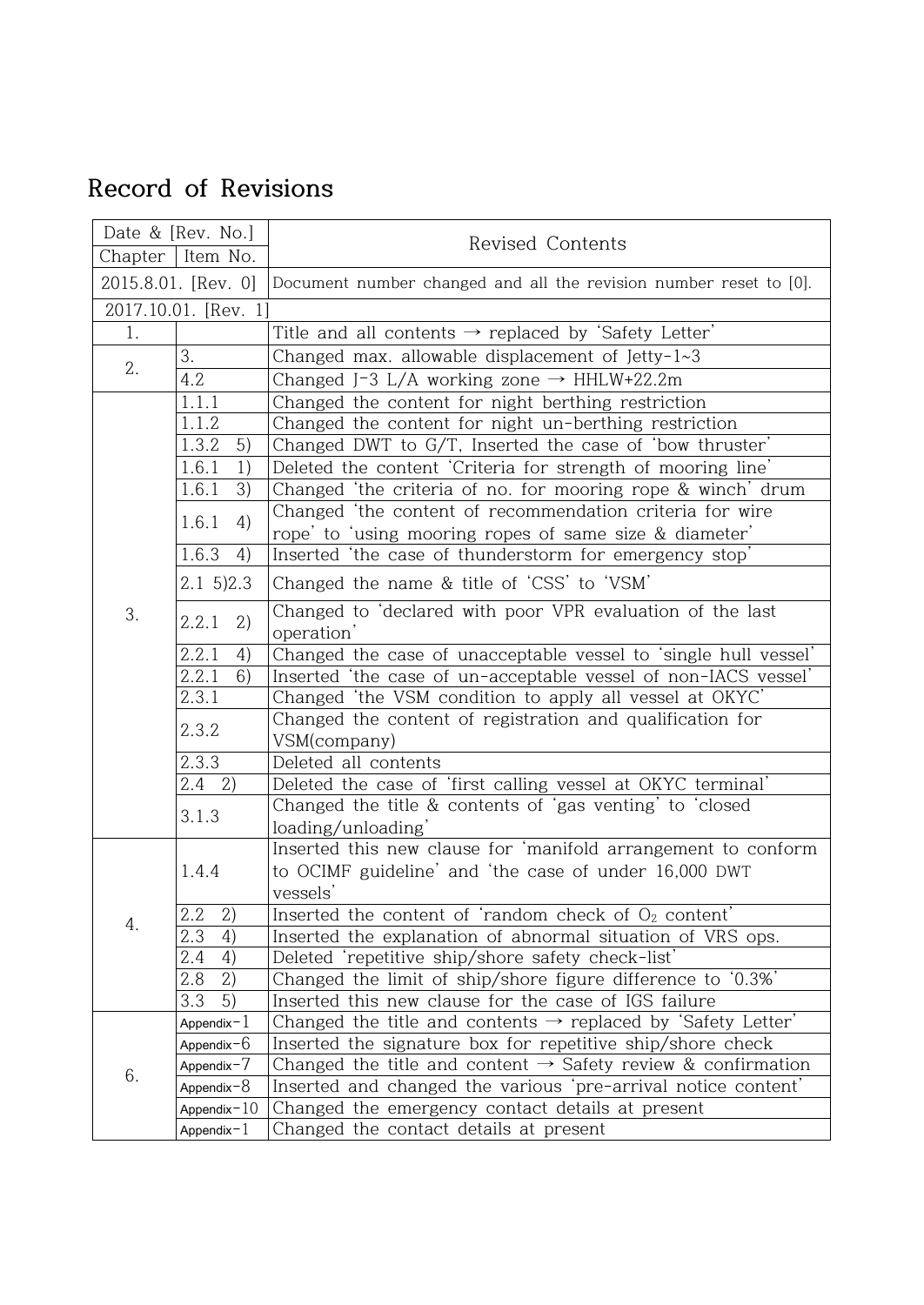|                | 2019.5.21. [Rev. 2] |                                                                                                                                |
|----------------|---------------------|--------------------------------------------------------------------------------------------------------------------------------|
| 3              | 2.2.3               | Inserted 'Criteria for restrictions on vessel access by international<br>organizations and domestic/international governments' |
| 6              | Appendix-11         | Inserted 'Domestic & International restricted vessel access<br>checklist'                                                      |
|                | 2019.11.07 [Rev. 3] |                                                                                                                                |
| 2              | 2.1                 | Amended jetty direction to '175°-355°'                                                                                         |
| $\mathbf{2}$   | 3.2)                | Amended expression of 'VLCC berting/unberthing condition at J-3'                                                               |
| 3              | 2.2.1               | Partially amended 'Vessels of following cases are prohibited berthing<br>at OKYC terminal.'                                    |
|                | 2019.11.14 [Rev. 4] |                                                                                                                                |
| $\overline{2}$ | 4.2                 | Insert 'specification for cargo hose'                                                                                          |
|                | 1.1.6               | Insert 'Criteria for limitation of berth'                                                                                      |
|                | 1.3.1               | Insert 'Pilot arrange in details'                                                                                              |
| 3              | 1.3.2               | Insert 'additional criteria usage of tugboat'                                                                                  |
|                | 2.2.3               | Insert statement 'OFAC & U.S. Coast Guard'                                                                                     |
|                | 3.3.2               | Insert 'additional general safety regulation'                                                                                  |
|                | 2020.06.23[Rev. 5]  |                                                                                                                                |
|                |                     | All Revision                                                                                                                   |
|                | 2020.11.03[Rev. 6]  |                                                                                                                                |
| 5              | 5.2.4               | Emergency Towing Wire                                                                                                          |
| 2              | 2.1                 | Location                                                                                                                       |
|                | 2.2                 | Jetty Direction and Encironmental Information                                                                                  |
| 3              | 3.2.                | Ship's(Vessel) Vetting Regulation                                                                                              |
|                | 2020.12.17 [Rev. 7] |                                                                                                                                |
| 3              | 3.4                 | Moorings management Regulation                                                                                                 |
|                | 2021.05.14[Rev. 8]  |                                                                                                                                |
| 3              | 3.2                 | Ship's(Vessel) Vetting Regulation                                                                                              |
|                | 3.3                 | Berthing/Un-berthing Safety Regulation                                                                                         |
| 4              | 4.2.2               | Tank Inspection                                                                                                                |
| 5              | 5                   | Emergency Plan                                                                                                                 |
|                | 2021.11.09[Rev. 9]  |                                                                                                                                |
| 3              | 3.2.5               | Vetting checklist                                                                                                              |
|                | 3.2.6               | Berthing Regulations Vessel Exceptions                                                                                         |
| 6              | Appendix-8          | Check List before Arrival at OKYC (F-TQI-3007-01-08 [Rev. 2])                                                                  |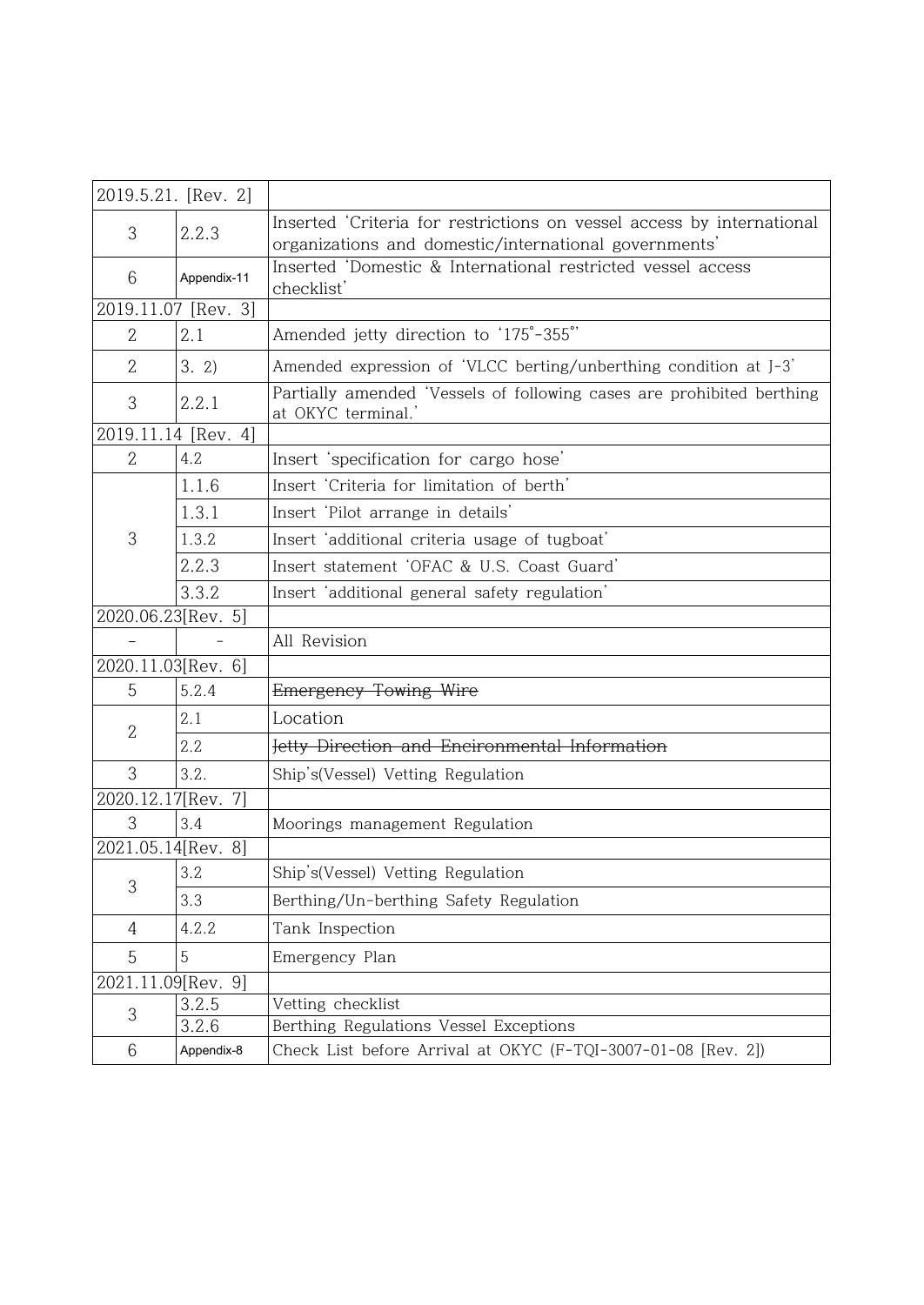# **INTRODUCTION**

#### **" Welcome your visiting of OKYC(Oilhub Korea Yeosu Co.) Terminal ! "**

 The purpose of this handbook is intend to provide for the ship's master, owner, operator and agent with general informations, regulations and requirements regarding to facilities and services available at the OKYC terminal. It may be useful to the safety operation of ships in making plan to minimize the possibility of accident and to control the consequence of accident which might be occurred while a ship is alongside at the OKYC marine terminal and within port limits, but does not supercede or replace official publications, charts, laws, local regulations covering waters and areas. Although these informations contained in this handbook is thought to be accurate at the date of issue, but is in no way under guarantee. All of these informations in handbook can not be held responsible for any errors or omissions contained there in. It means that OKYC terminal assumes no responsibility for the accuracy of this handbook or for the consequences of using it for any purpose whatsoever.

 These stipulations shall apply to all ships calling on the OKYC terminal for loading or unloading. Especially your attention is drawn to the instructions to ship regarding safety regulations which control and govern while you stay at the our terminal. All of the other legal formalities and safety regulations excluded in this booklet are to be under the control of the "Yeosu/GwangYang Port Operation Manual" and "Port Regulations" correspondingly.

 The master or person in charge of any ship while at the our terminal, shall have adequate knowledge of these conditions, regulations and requirements and ensure that his crew members are fully informed of them.

Yours sincerely,

Terminal Representative of OKYC Terminal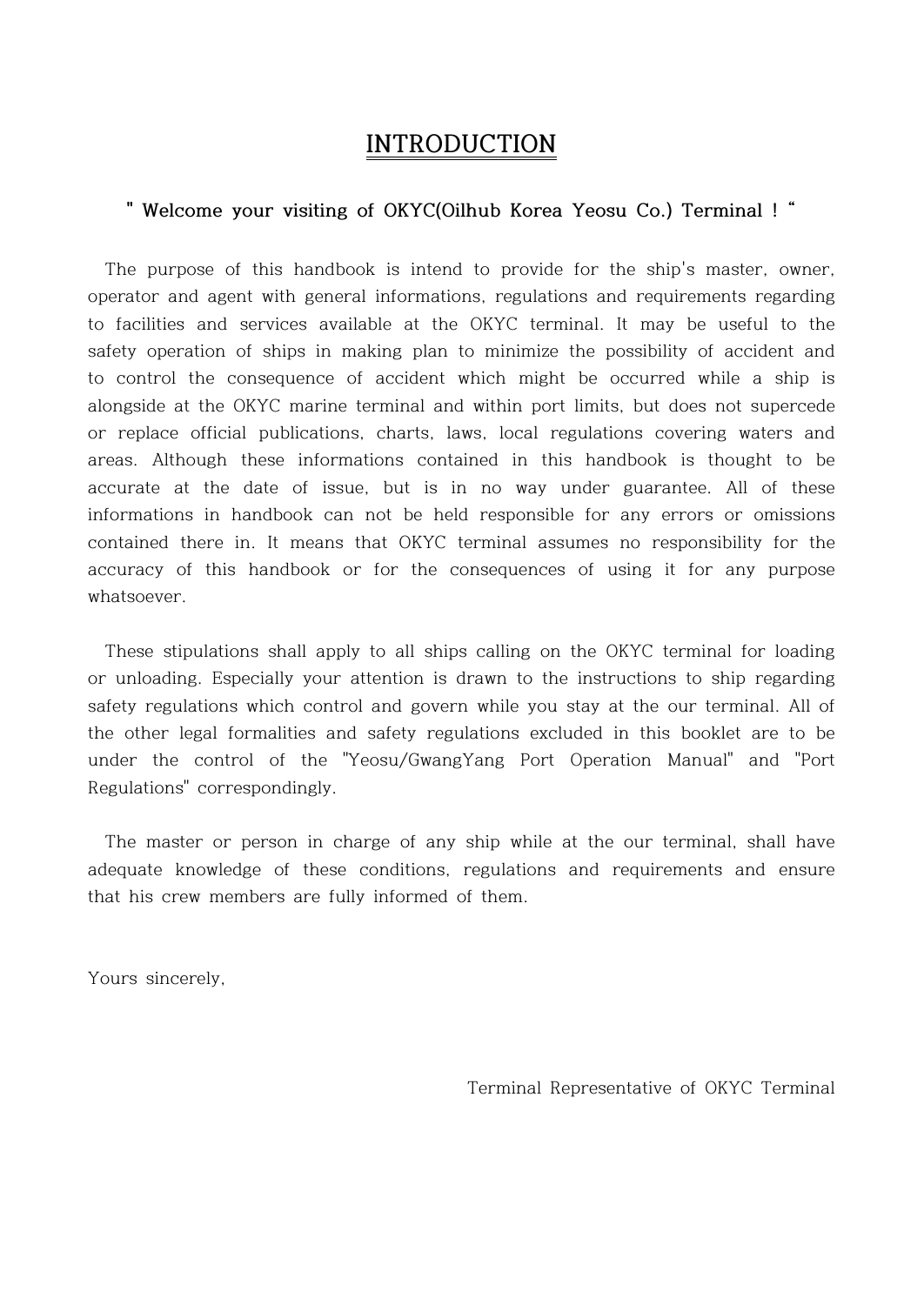# **- Contents -**

#### **Chapter 1. Condition for Use of Terminal Facilities (Safety Letter)**

#### **Chapter 2. Berth Information**

- 2.1 Location
- 2.2 Jetty Specification and the Target Vessel
- 2.3 Jetty Layout and Loading Arm Arrangement

#### **Chapter 3. Terminal Safety Regulations**

- 3.1 Definition
- 3.2 Ship's(Vessel) Vetting Regulation
- 3.3 Berthing/Un-berthing Safety Regulation
- 3.4 Moorings management Regulation
- 3.5 General Safety Regulation

#### **Chapter 4. Cargo Operation Procedure**

- 4.1 Procedure and Preparations before Cargo Operation for Vessel
- 4.2 Loading Operation
- 4.3 Discharging Operation

#### **Chapter 5. Emergency Plan**

- 5.1 Emergency Procedure
- 5.2 Emergency Plan of Vessel

#### **Chapter 6. Appendix**

- Appendix-1. Safety Letter (For Use of Terminal Facilities)
- Appendix-2. OKYC Jetty Layout & Evacuation Plan
- Appendix-3. Switch Loading Guideline
- Appendix-4. Vapour Emission Control Plan
- Appendix-5. Cargo Operation Agreement
- Appendix-6. Ship Shore Safety Check-List
- Appendix-7. Safety Review and Confirmation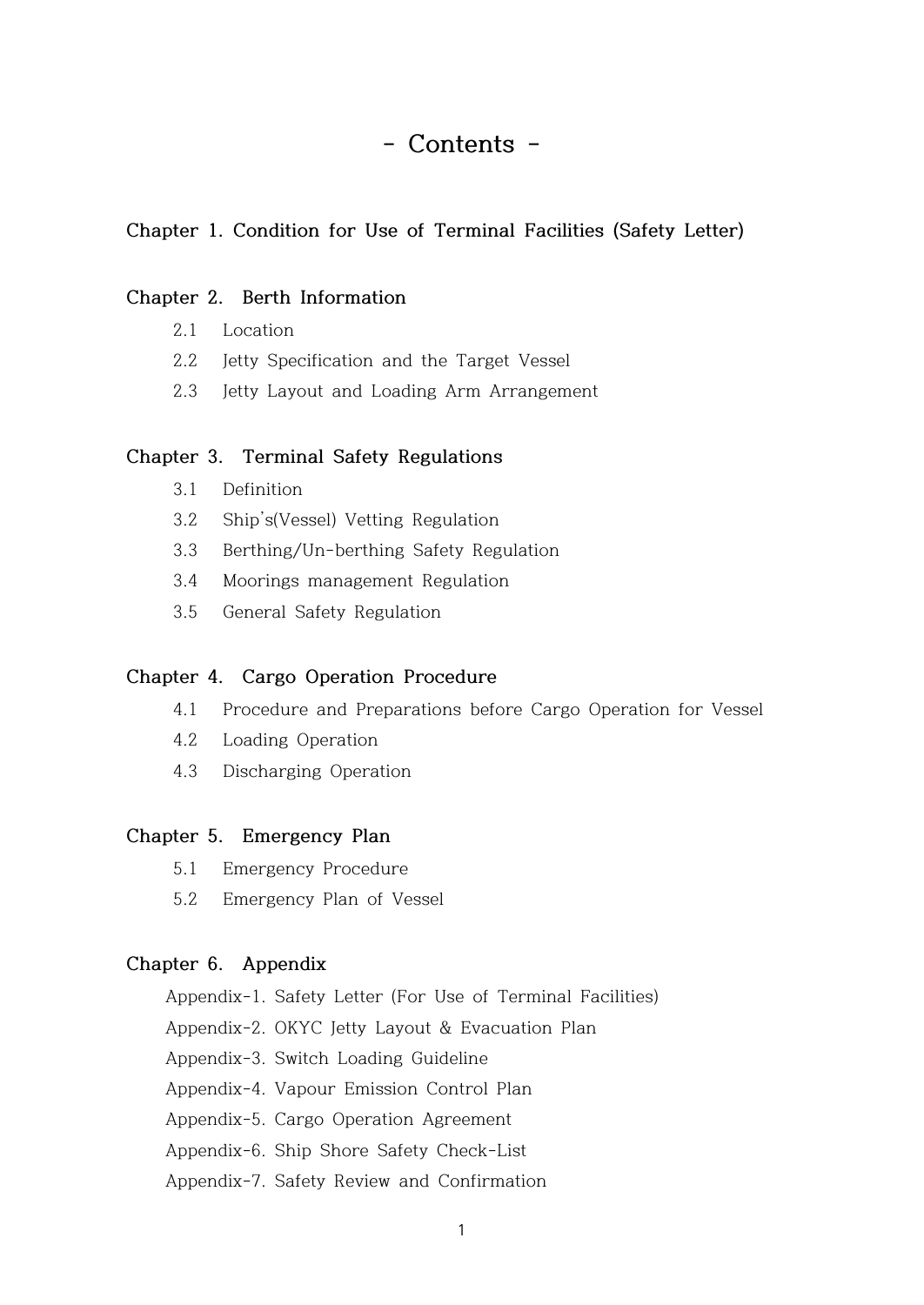Appendix-8. Check List before Arrival at OKYC Appendix-9. Toxic Gas Safety Guideline Appendix-10. Emergency Contact System Appendix-11. Vessel Nomination Procedure Appendix-12. OKYC Mooring Plan Appendix-13. OKYC LETTER OF PROTEST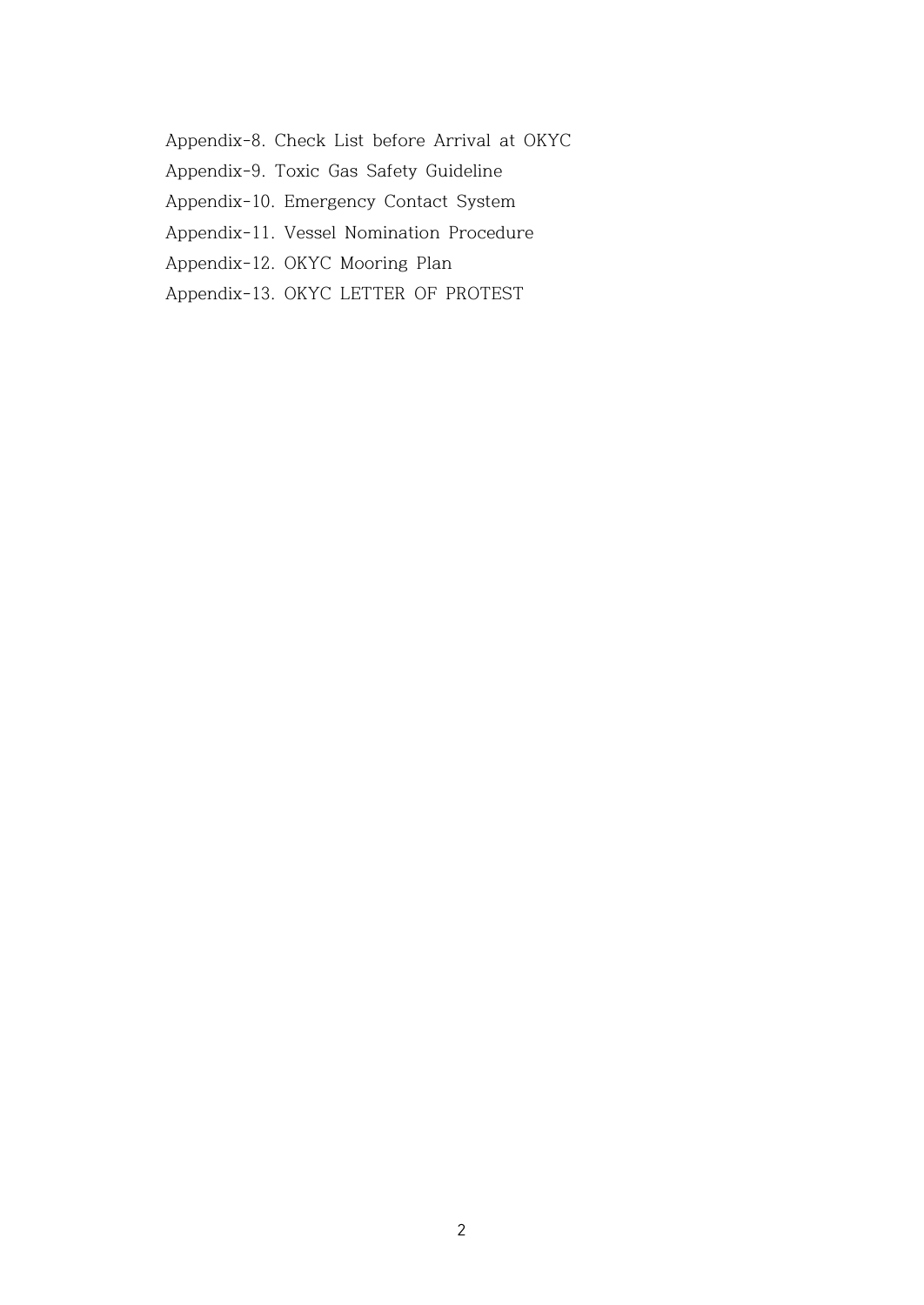# **Chapter 1. Condition for Use of Terminal Facilities**

# **Safety Letter** (Appendix-1.)

# **Dear the Master,**

Responsibility for the safe conduct of operations while your ship is at this terminal rests jointly with you, as Master of the ship, and with the responsible Terminal Representative. We wish, therefore, before operation start, to seek your full co-operation and understanding on the safety requirements set out in the Ship/Shore Safety Check-List, which are based on safe practices that are widely accepted by the oil and tanker industries.

We expect you, and all under your command, to adhere strictly to these requirements throughout your ship's stay alongside this terminal and we, for our part, will endure that our personnel do likewise, and co-operate fully with you in the mutual interest of safe and efficient operations.

Before the start of operations, and from time to time thereafter, for our mutual safety, a member of the terminal staff, where appropriate together with a Responsible Officer, will make a routine inspection of your ship to ensure that elements addressed within the scope of the Ship/Shore Safety Check-List are being managed in an acceptable manner. Where corrective action is needed, we will not agree to operations commencing or, should they have been started, we will require them to be stopped.

Similarly, if you consider that safety is being endangered by any action on the part of our staff or by any equipment under our control, you should demand immediate cessation of operations.

# **There can be no compromise with safety.**

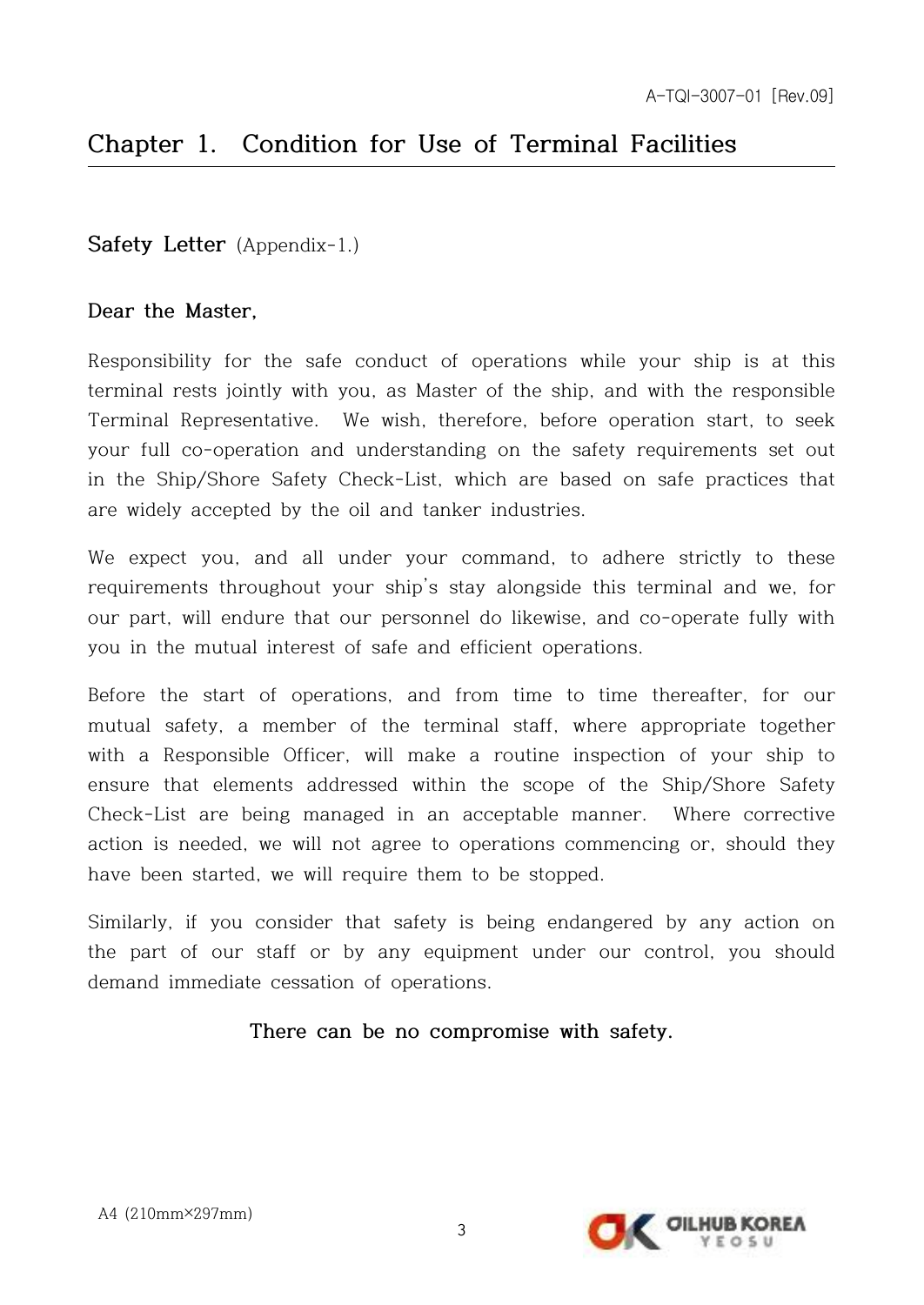# **Chapter 2. Berth Information**

## **2.1 Location**

( Located in just south of KNOC terminal near Gwangyang port limit )



(Geographical Jetty Position)

| Jetty No.   | Latitude                | Longitude      |
|-------------|-------------------------|----------------|
| Jetty - $1$ | $34^{\circ} 50' 09'' N$ | 127° 46' 49" E |
| Jetty - $2$ | $34^{\circ}$ 49' 56" N  | 127° 46' 50" E |
| Jetty - $3$ | $34^{\circ}$ 49' 43" N  | 127° 46′ 52″ E |
| Jetty - $4$ | $34^{\circ}$ 49' 43" N  | 127° 46' 48" E |

※ DIRECTION : LYING on NNNE~SSSW(175°~355°) DIRECTION

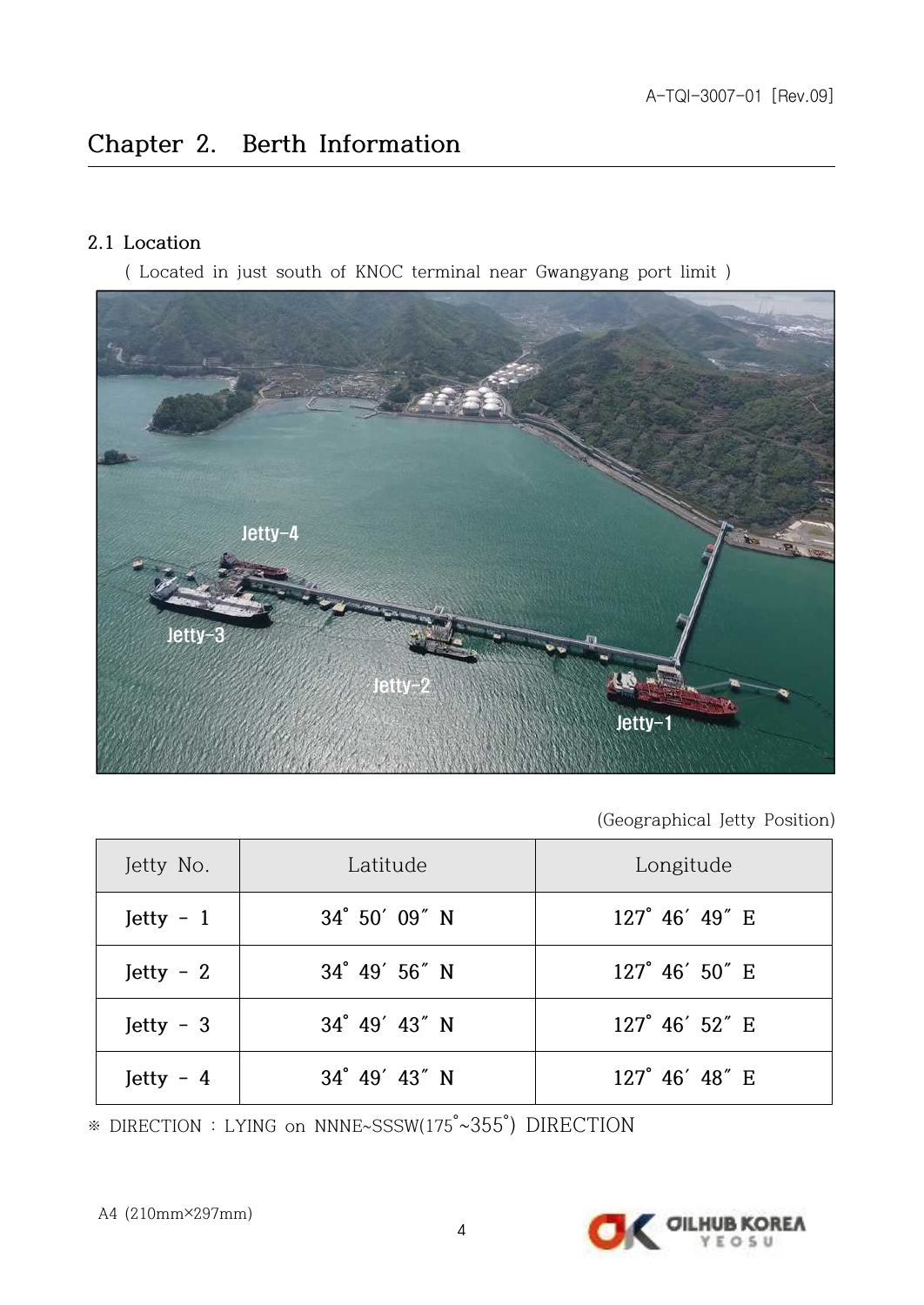**2.2 Jetty Specification and the Target Vessel**

| 1  | Berth Name                                           | Unit | Jetty-1                                | Jetty-2                                | Jetty-3                                     | Jetty-4                               |
|----|------------------------------------------------------|------|----------------------------------------|----------------------------------------|---------------------------------------------|---------------------------------------|
| 2  | Depth                                                | m    | 17.0                                   | 18.0                                   | 19.5                                        | 12.0                                  |
| 3  | Date latest Sounding                                 |      |                                        |                                        | Dec. 2020                                   |                                       |
| 4  | Max. allowable Draft                                 | m    | 14.7                                   | 15.5                                   | 17.71                                       | 10.4                                  |
| 5  | Max. allowable DWT                                   | Ton  | 80,000                                 | 120,000                                | 320,0002)                                   | 30,000                                |
| 6  | Max. allowable Disp.                                 | Ton  | 104,000                                | 154,000                                | 393,000                                     | 40,000                                |
| 7  | Max. LOA                                             | m    | F.O 295                                | C.P. 321                               | C.P. 382                                    | F.O 147<br>C.P. 169                   |
| 8  | Min. LOA                                             | m    | 130                                    | 25                                     | 193                                         | 25                                    |
| 9  | Min. PBL (ballast)                                   | m    | 60.5                                   | 16.0                                   | 95.0                                        | 16.0                                  |
| 10 | Min. PBL (ballast)<br>manifold $\sim$ fwd            | m    | F.O.37.8<br>C.P: 34.8                  | 8.0                                    | FO/CO: 49.0<br>C.P: 60.0                    | F.O. 8.0<br>C.P: 11.5                 |
| 11 | Min. PBL (ballast)<br>manifold $\sim$ aft            | m    | F.O: 22.8<br>C.P: 25.8                 | 8.0                                    | FO/CO: 46.0<br>C.P: 35.0                    | F.O. 8.0<br>C.P: 4.5                  |
| 12 | Min. manifold height                                 | m    | $LLWL +2.5$                            | $LLWL +2.5$                            | $LLWL + 6.1$                                | $LLWL + 1.5$                          |
| 13 | Max. manifold height                                 | m    |                                        | HHWL +15.7 HHWL +17.4                  | HHWL +22.2                                  | $HHWL + 10.2$                         |
| 14 | Min. Distance<br>between Manifold                    | m    | 2.0                                    | (C.P)2.0<br>(FO/CO)2.5                 | 2.5                                         | 1.5                                   |
| 15 | Max. Terminal Factor<br>(Length×Breadth×Depth)       | cbm  | 393,040<br>$(340 \times 68 \times 17)$ | 519,840<br>$(380 \times 76 \times 18)$ | 755,040<br>$(440 \times 88 \times 19.5)$    | 96,000<br>$(200 \times 40 \times 12)$ |
| 16 | Fender Touch Limit Speed<br>(As per operation guide) | cm/s | 5                                      | 5                                      | 5                                           | 5                                     |
| 17 | Mooring Arrangement<br>(each fwd/aft)                | EA   | $3 - 3 - 2$                            | $3 - 3 - 2$                            | $4 - 2 - 2$<br>$(SR 3-2or4-2)$ (VLCC 4-4-2) | $2 - 2 - 2$                           |

<sup>1)</sup> VLCC vessels with a draft greater than 15.8m should have a tide margin equal to the exceeded draft and are only accessible during times when the tidal current is below 0.5 knot.



<sup>2)</sup> J-3 jetty is built to handle 320,000 DWT class vessels, but as the depth of the adjacent sailing route is 18.2 m and of turning area is 19.5 m, VLCC and other large vessels should follow operational regulations set by the Port Authority. [This regulation will be applied after the revised announcement of the operation regulations of the Port Authority, until then the existing regulations will be followed.]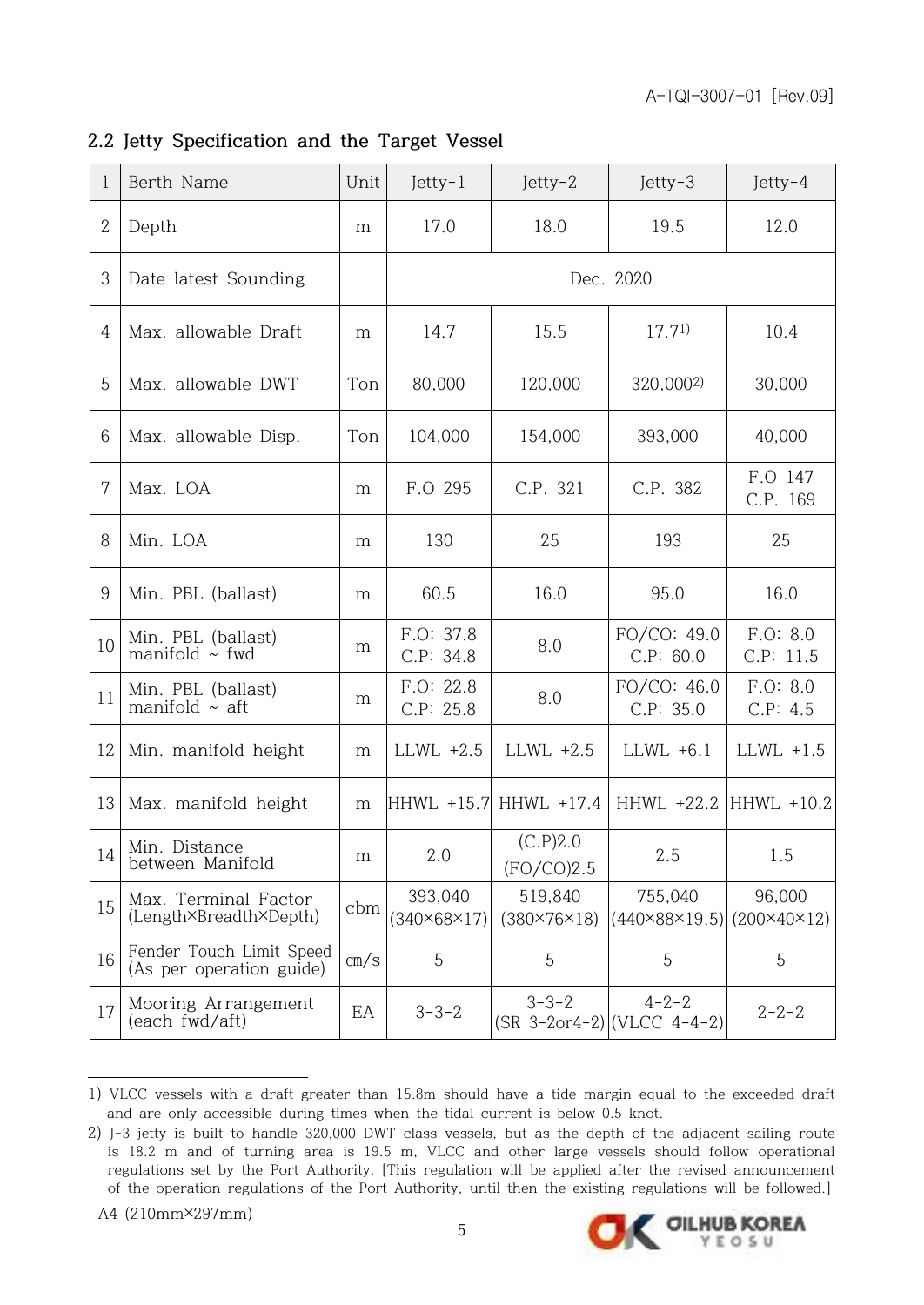## **2.3 Jetty Layout and Loading Arm arrangement**

| Jetty | MAL No.   | Fluid      | Dia                     | Capacity      |             | Pressure $(Kg/cm2)$ |
|-------|-----------|------------|-------------------------|---------------|-------------|---------------------|
|       |           |            | (inch)                  | $(M^3/h)$     | Safety      | Ops.                |
|       | $LA-J101$ | F.O        | 12                      | 2,000         | 12.1        | 9.0                 |
|       | $LA-J102$ | F.O        | 12                      | 2,000         | 12.1        | 9.0                 |
| $J-1$ | $LA-J103$ | <b>VOC</b> | 10                      | 3,750 Nm3/h   | 7.0         | 0.2                 |
|       | Hose      | <b>VOC</b> | 10                      | 3,750 Nm3/h   | 0.4         | 0.2                 |
|       | $LA-J111$ | Product    | 10                      | 1,500         | 11.0        | 8.2                 |
|       | $LA-J112$ | Product    | 10                      | 1,500         | 11.0        | 8.2                 |
|       | $LA-J212$ | Product    | 10                      | 1,500         | 11.0        | 8.2                 |
|       | Hose      | Product    | 6                       | 800           | 9.0         | 6.0                 |
|       | $LA-J211$ | Product    | 10                      | 1,500         | 11.0        | 8.2                 |
| $J-2$ | $LA-J203$ | <b>VOC</b> | 16                      | 20,000 Nm3/h  | 7.0         | 0.2                 |
|       | Hose      | <b>VOC</b> | 10                      | 3,750 Nm3/h   | 0.4         | 0.2                 |
|       | LA-J202   | Crude/F.O  | 16                      | 4,000         | 12.1        | 9.0                 |
|       | $LA-I201$ | Crude/F.O  | 16                      | 4,000         | 12.1        | 9.0                 |
|       | Hose      | Crude/F.O  | 6                       | 500           | 9.0         | 6.0                 |
|       | LA-J305   | Product    | 16                      | 4,000         | 12.1        | 9.0                 |
|       | $LA-J304$ | Product    | 16                      | 4,000         | 12.1        | 9.0                 |
|       | LA-J306   | <b>VOC</b> | 16                      | 20,000 Nm3/h  | 7.0         | 0.2                 |
| $J-3$ | Hose      | <b>VOC</b> | 12                      | 6,100 Nm3/h   | 0.4         | 0.2                 |
|       | $LA-J303$ | Crude/F.O  | 16                      | 4,000         | 12.1        | 9.0                 |
|       | LA-J302   | Crude/F.O  | 16                      | 4,000         | 12.1        | 9.0                 |
|       | $LA-J301$ | Crude/F.O  | 16                      | 4,000         | 12.1        | 9.0                 |
|       | Hose      | F.O        | 6                       | 500           | 9.0         | 6.0                 |
|       | $LA-401$  | F.O        | 10                      | 1,200         | 12.1        | 9.0                 |
|       | $LA-J405$ | <b>VOC</b> | 6                       | 1,500 Nm3/h   | 7.0         | 0.2                 |
|       | Hose      | <b>VOC</b> | $\boldsymbol{\uptheta}$ | $1,500$ Nm3/h | $\theta$ .4 | $\theta$ . $2$      |
| $J-4$ | Hose      | Product    | $\boldsymbol{\uptheta}$ | $500 -$       | 9.0         | $6.\theta$          |
|       | LA-J402   | Product    | 8                       | 1,200         | 11.2        | 8.2                 |
|       | LA-J403   | Product    | 8                       | 1,200         | 11.2        | 8.2                 |
|       | $LA-J404$ | Product    | 8                       | 1,200         | 11.2        | 8.2                 |

(1) Jetty Layout : Refer to the attached Appendix-2.

|  | (2) Loading Arm Arrangement (Arrangement: North $\rightarrow$ South) |  |  |
|--|----------------------------------------------------------------------|--|--|
|  |                                                                      |  |  |

\* MLA Max. Operation Pressure : Used by applying 85% of the design safety limit \* Working Zone J-1 : Vertical (HHWL+15,685 ∼ LLWL+2,505) / Horizon (+/-2,365) J-2 : Vertical (HHWL+17,395 ∼ LLWL+2,505) / Horizon (+/-2,115)

J-3 : Vertical (HHWL+22.200 ∼ LLWL+6,105) / Horizon (+/-2,115)

J-4 : Vertical (HHWL+10,195 ∼ LLWL+1,503) / Horizon (+/-1,503)

\* Horizontal Warning Zone : left/right each 1 meter wider than Working Zone

\* 16 inch dia MLA : Emergency Release Couplers (ERC) Installed

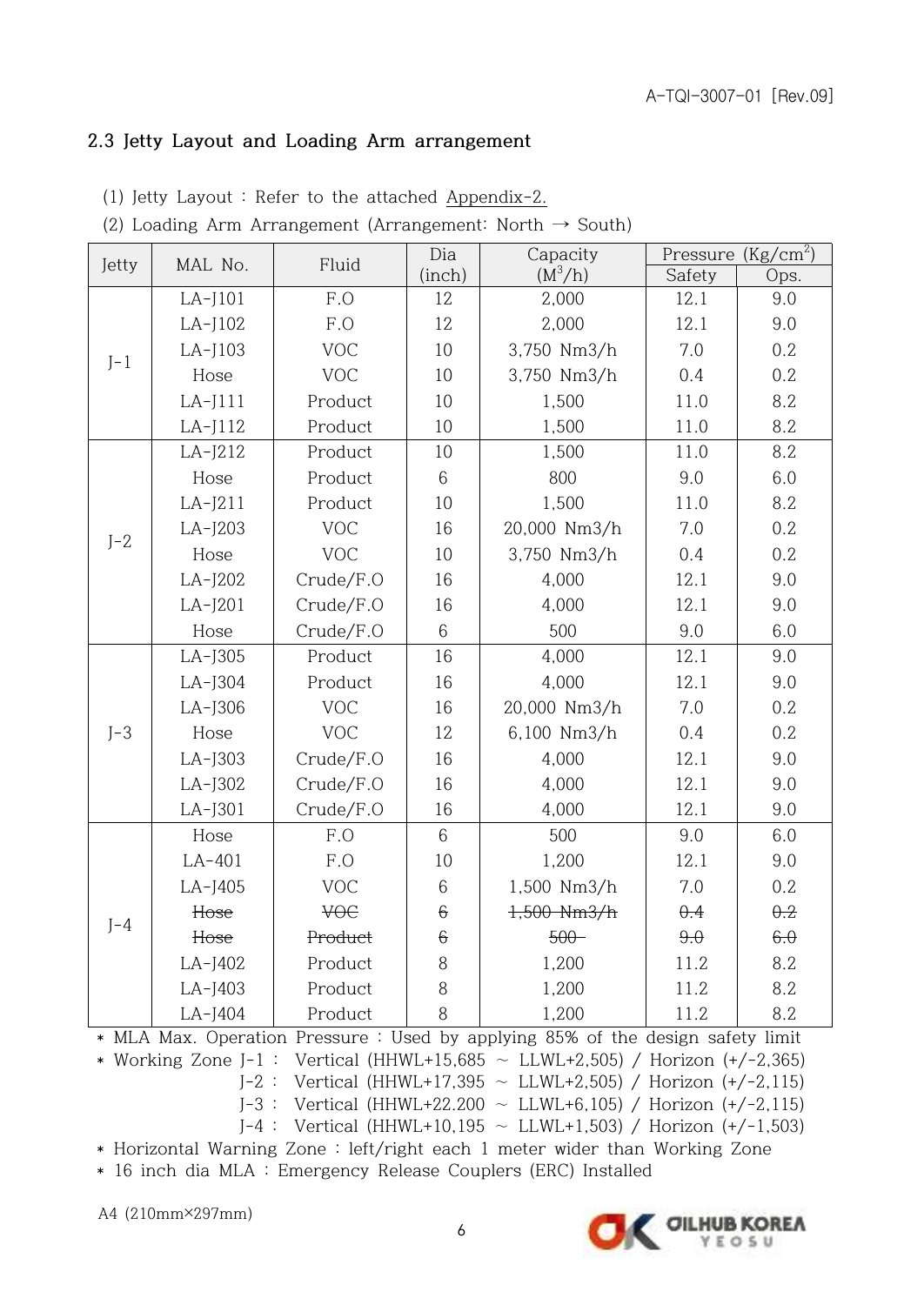# **3.1 Definition**

(1) Age of Vessel

Age of vessel means present date (mm/yy) minus vessel delivery date (mm/yy) (month should be converted to a decimal)

(2) VPR (Vessel Performance Report)

The report made by the Loading Master and evaluated as one of five ratings like Excellent(5), Good(4) Fair(3) Poor(2) Bad(1) after checking the vessel operation management condition, the maintenance of cargo-handling equipments, and cargo operation ability of crew and officers including chief officer.

(3) Oil Major Inspection

Oil Major Inspection is a kind of SIRE(Ship Inspection Report Programme) inspection as standard of oil majors (BP, Shell, ExxonMobil, ChevronTexaco, Total, etc.)

- (4) TSI (Terminal Safety Inspection) TSI means a safety inspection performed by the berth master or the loading master or an inspector(approved and notified by OKYC terminal) before berthing to prove and ensure ship's safe cargo operation capability according to the terminal regulations
- (5) VSM (Vessel Safety Manager)

VSM is hired by the ship-owner in order to supervise and support the vessel's safe cargo operation in cooperation with terminal according to the terminal regulations.

VSM should attend on board all the time of cargo operation (from L/A on to L/A off) to enhance efficiency of cargo operation and handle complicated problems may arise during staying at terminal.

OKYC terminal sets standards of qualification for VSM to ensure VSM's eligibility according to regular familiarization and training course for them.

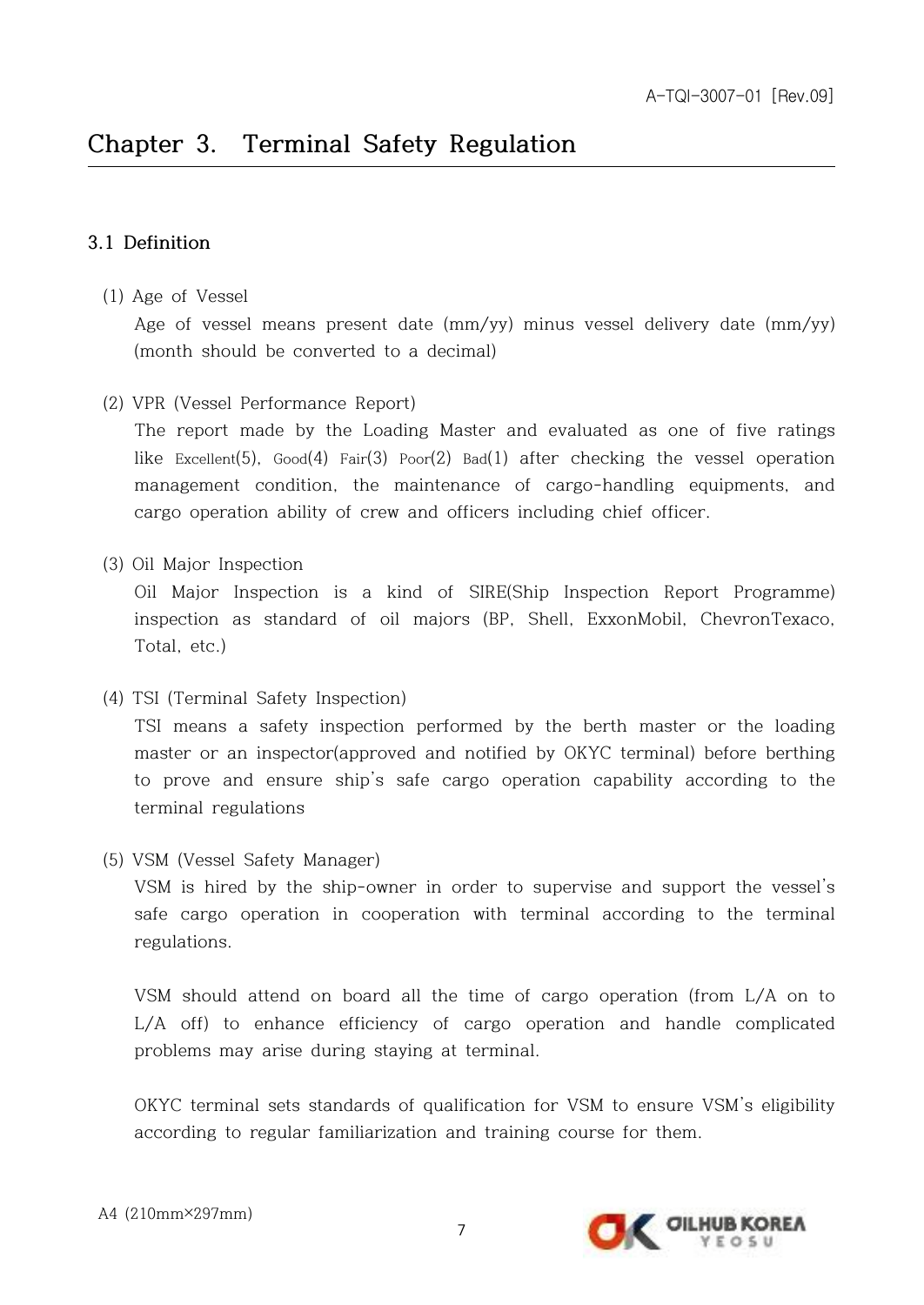# **3.2 Ship's(Vessel) Vetting Regulation**

- 3.2.1 limitation of berthing
	- (1) Limitation to Age of Vessel

|                                        | Oil Tanker                          | Domestic Oil Tanker |
|----------------------------------------|-------------------------------------|---------------------|
| Limitation to Age of Vessel            | above 23 years                      | above 25 years      |
| Conditional review to Age of<br>Vessel | Over 23 years and<br>under 30 years | $26$ to $30$ years  |

※ Additional conditions for Oil tanker review

- A. Conditions for ships of 23 years or more and less than 25 years of old
	- (i) When vessel vetting, submit and inspect the latest SIRE or IACS classification report (Vetting can be rejected when checking the problem on the report)
	- (ii) Conduct OKYC Terminal Safety Inspection before berthing
	- (iii) The vessel's max. loading q'ty shall be limited to 95% of tank capacity.
	- (iv) Be equipped with 2 sets of UTIs that is calibrated on the ship in case of failure of the level alarm device or the LEVEL GAUGING system and Comply with '4.2.2 Tank Inspection, Section 4)'
	- (v) Requires 3 months (minimum) of experience on board the ship of C/Officer
	- (vi) Cargo Safety Supervisor to be on board and requires supervision from the safety meeting to the end of an operation [Payment of cost: ship owner]
- B. Conditions for Vessel of 25 years old
	- (i) The above "A. Conditions for ships of 23 years or more and less than 25 years of old" is satisfied, and the age of the ship must not exceed 30 years from the date of berthing of OKYC Terminal (ii) The vessel's max. loading q'ty shall be limited to 90% of tank capacity
	-
- ※ Additional conditions for Domestic Oil Tanker review

 Vessels subject to the conditional review age must undergo a Terminal Safety Inspection (TSI) every 1 year after first berthing at the OKYC terminal.

- (2) Vessels under which the VPR score has been evaluated as berth or low.
	- A) Vessels recorded with 1 point or less (including 1 point) even in one of the VPR items

 However, at the request of the customer (ship owner), after completion of supplementary measures for the problem items in VPR, it can be

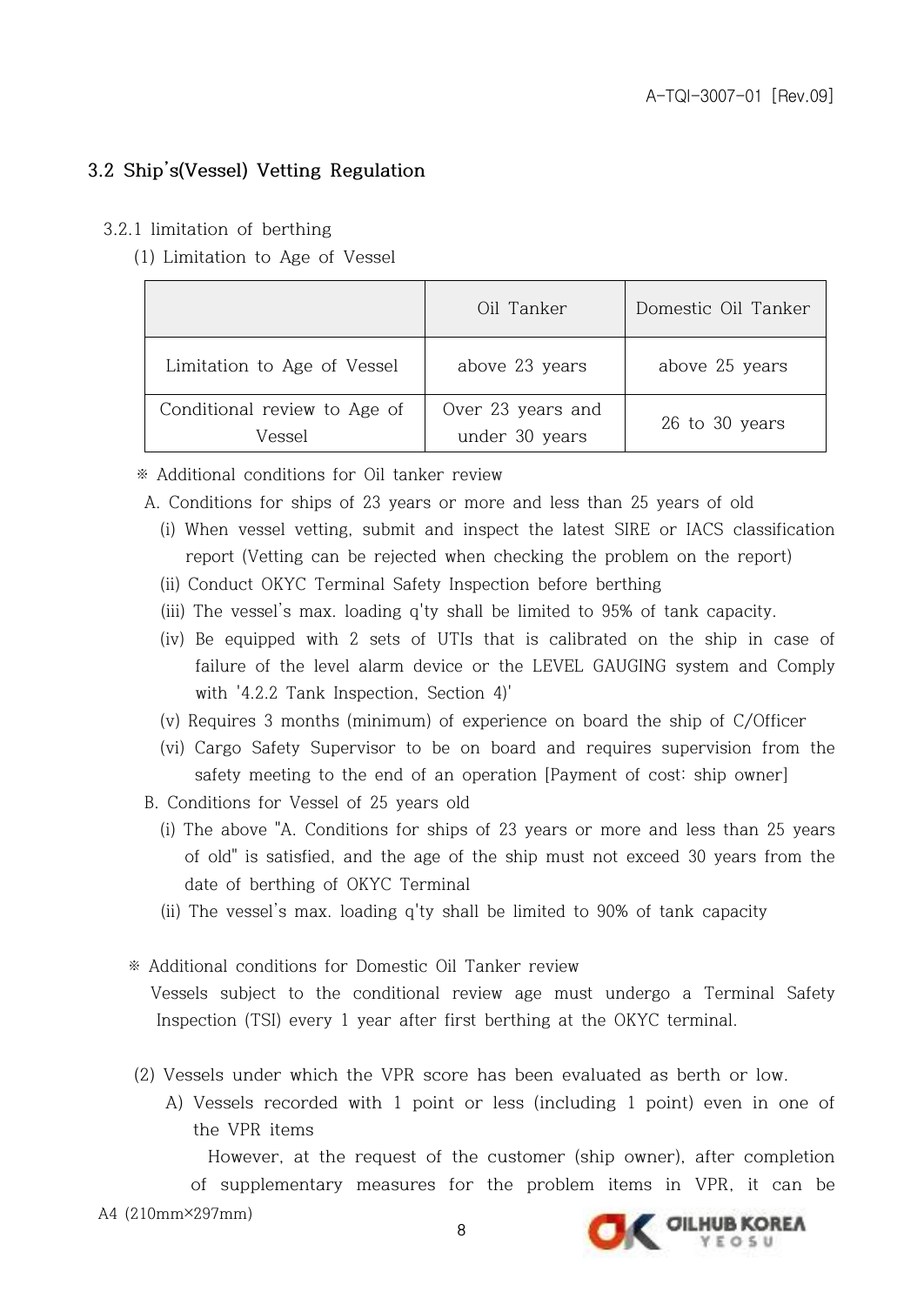released from the target vessel that cannot be docked when passing OKYC TSI (Terminal Safety Inspection) and reflecting the additional safety information of OKYC Terminal.

- B) Violation of OKYC regulations/agreements (e.g., guidelines related to OKYC, ISPS regulations, Cargo Operation Agreement, etc.)
- (3) Vessels listed on the OKYC, Yeosu Regional Office of Oceans and Fisheries, and YEOSU GWANGYANG Port Authority (YGPA) as black lists
- (4) Ships that have experience in major accidents (fire, explosion, sea pollution, etc.) within the past 3 years, or accidents occurred in OKYC terminals
- (5) Vessel of single hull structure (including double bottom and double shell), not double hull
- (6) Ships with one or more bad ratings among TSI inspection evaluation items
- 3.2.2 Criteria for restriction on vessel access by international organizations & domestic / international governments (OFAC, US Coast Guard)
	- (1) In order for OKYC to comply with internationally agreed laws and regulation, in case of the vessel sanctioned/restricted/suspended by international organization (UN security council, IMO, etc.) and domestic/foreign governments, the vessels shall be regulated to berth at OKYC's jetties.
	- (2) OKYC periodically checks the vessels that are sanctioned / restricted / suspended through international organization and domestic/foreign government and shall manage the sanctioned / restricted / suspended vessel announced & designated by international organizations and domestic/foreign government with the checklist as shown in appendix 12.
	- (3) The sanctioned/restricted/suspended vessels shall be notified in advance by telephone, e-mail, etc. to the customers in order to prevent chartering or hiring of the vessel.
	- (4) In the event that customer requests to berth sanctioned / restricted / suspended vessels, OKYC shall inform the customer of the sanctioned / restricted / suspended vessels again and could take appropriate measures such as restriction on the vessel access.
- A4 (210mm×297mm)

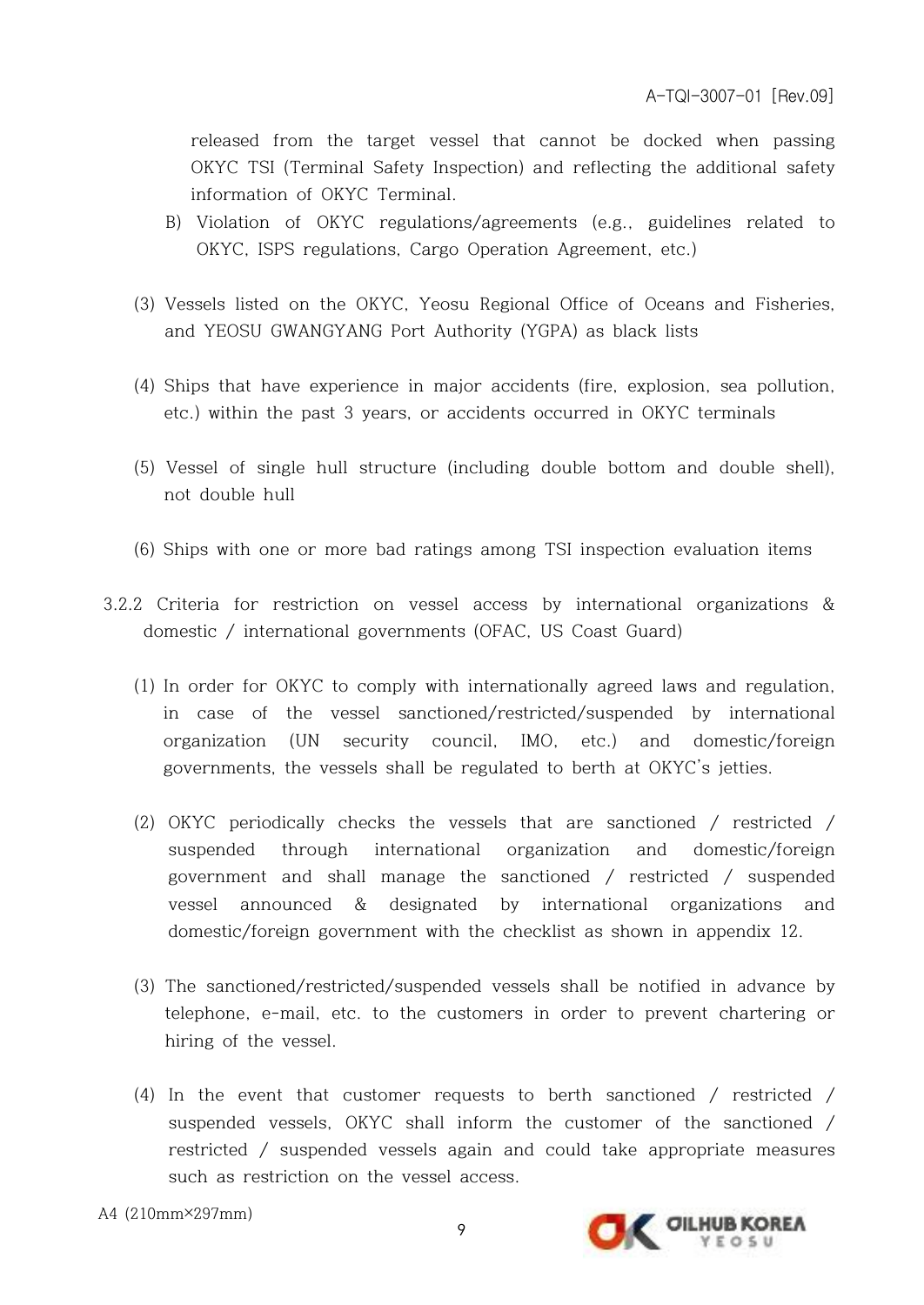- (5) If the sanctioned/restricted/suspended vessels is removed from the management list of international organizations and domestic/foreign governments and it's confirmed on a clear basis that the vessel has been returned to normal and legal, it is released under the control of Appedix 12 of OKYC. Accordingly, the customer is notified of the released vessels and the vessels are allowed to enter and berth at OKYC's jetties.
- 3.2.3 VSM (Vessel Safety Manager)
	- (1) All oil tankers loading/un-loading at OKYC terminal should employ VSM to work on board to secure safe cargo operation during the whole cargo operation hours under owner's or charterer's expense.
	- (2) Qualifications for VSM
		- 1) The VSM or VSM company for working on board at OKYC terminal should contract with OKYC for registration and accomplish the OKYC on-job training program every years.
		- 2) The qualification of VSM should be in accordance with OKYC terminal guideline and the Maritime Law of Korea.
- 3.2.4 TSI (Terminal Safety Inspection)

Terminal requires safety inspection before berthing for the following vessels under owner's time/expense.

The safety inspector(company) should be approved by OKYC.

- (1) All vessels of age 16 years or more
- (2) Maiden voyage / Vessel, which is the port of operation immediately after dry-dock repair
- (3) Following vessels below 16 year age
	- 1) In case of first voyage just after change of owner/technical operator
	- 2) Lay-up more than 3 months during recent one year.
	- 3) Vessel on OKYC black-list and Vessels operated by the owners/operators on OKYC black-list



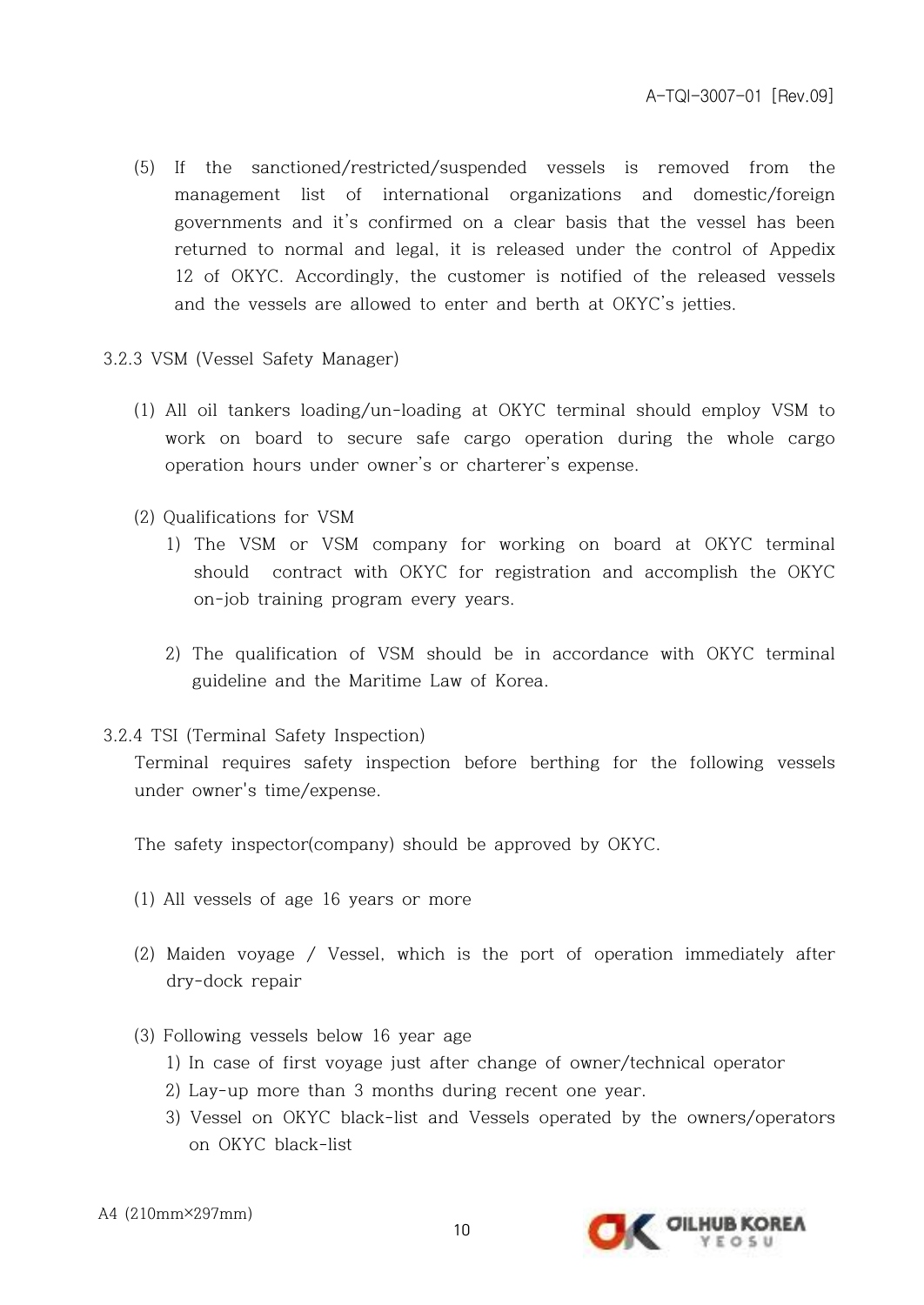- (4) Recently called vessel at the OKYC terminal had a low rating of less than 2 points one of the VPR evaluation item or an average of less than 2.5 points.
- (5) Domestic vessels corresponding to the age of conditional review shall be inspect to the Terminal Safety Inspection(TSI) every one year in accordance with the OKYC standard regulation.

#### 3.2.5 Vetting checklist

 The person in charge of vetting should check the detailed information by receiving the latest Q88 of the relevant vessel during vessel vetting at the customer company, and request and confirm additional required documents from the customer(Vessel) side.

 Vessels that do not fall under the IACS or KOMSA classification among vetting vessels in the customer company can additionally check the port state control (PSC) inspection performance and Oil Major Inspection Report, add necessary safety measures, and notify the customer.

Note: Ship/owner related information search

1) Port State Control (PSC) inspection performance inquiry

- EQUASIS (www.equasis.org), Tokyo MOU (www.tokyo-mou.org)

2) Search Oil Major Inspection Report

SIRE Program (Ship Inspection Report Exchange Program, http://www.ocimf.org/sire)

- Search/inquiry cost is £50 per report. Deposit in units of £5000 is required.

#### 3.2.6 Berthing Regulations Vessel Exceptions

 If a vessel subject to berthing regulation unavoidably needs berthing at OKYC pier at the request of a customer, the vetting person in charge can request a re-examination of the vessel through a terminal/marketing related meeting. notify the customer.

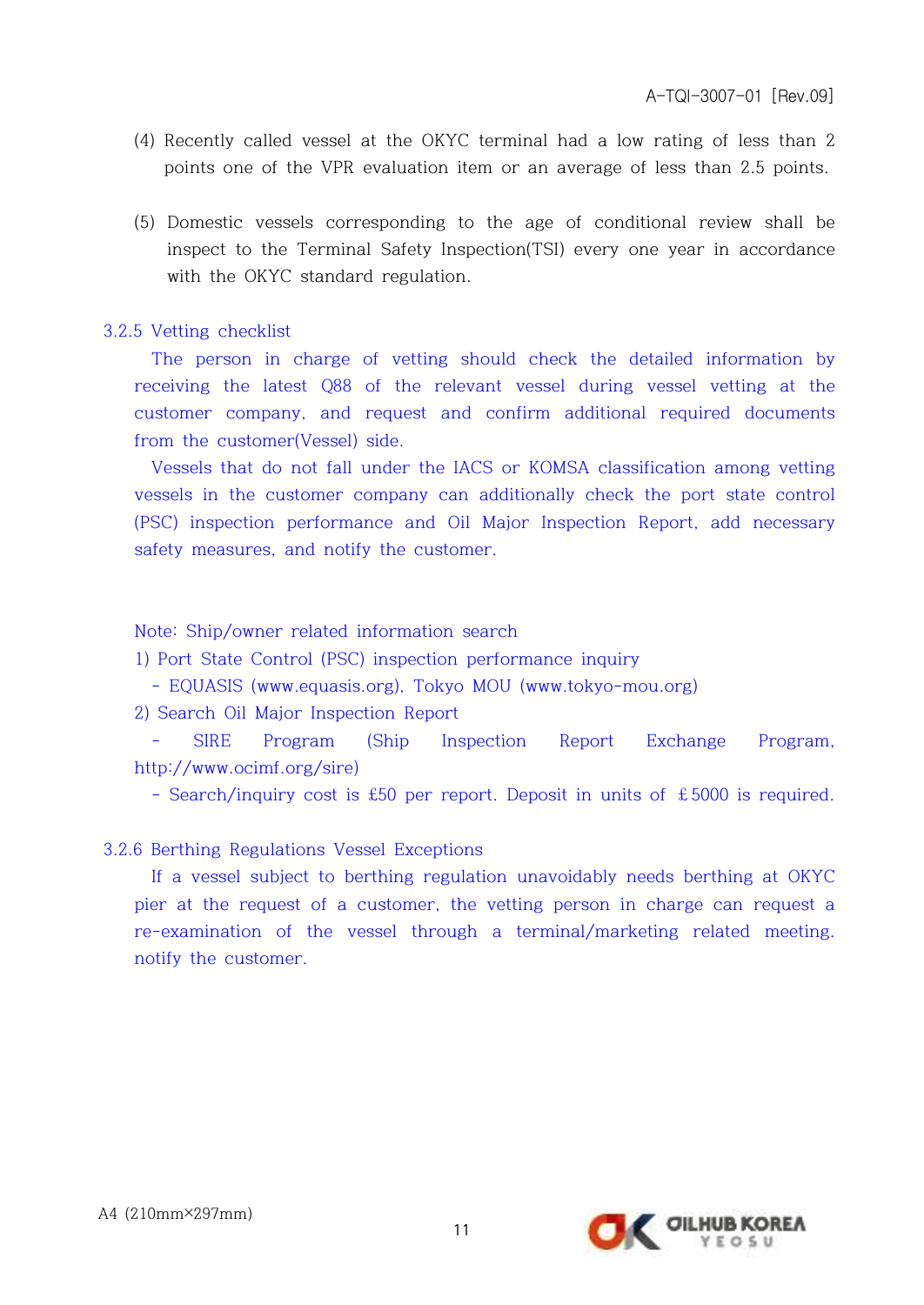# **3.3 Berthing/Un-berthing Safety Regulation**

- All Vessels berthing or un-berthing must meet the following operational criteria.
- 3.3.1 Standard for boarding a pilot

Berthing/Un-berthing of the following vessels must be piloted by the ship agent.

- 1) Oil tanker more than 500 G/T
- 2) Vessel subject to the Pilotage Act and enforcement
- 3) When the pilot-free ship first Berthing to OKYC Terminal, it is necessary to board the pilot from the first Berthing/Un-berthing to the cumulative 3 times Berthing/Un-berthing. However, among the'Domestic Oil Tanker' of '3.2.1 limitation of berthing', ships only for bunkering work are excluded.
- 3.3.2 Nighttime Berthing/Un-berthing Regulations
	- (1) Nighttime Berthing/Un-berthing standards are subject to the Yeosu Harbor Pilots' Associations regulations.
	- (2) The following pilot-free ships prohibit Night Berthing for 5 times regardless of the ship's G/T. (Except when boarding a pilot)
		- 1) When the captain enters OKYC Terminal for the first time
		- 2) When a ship enters OKYC Terminal for the first time
		- 3) Regardless of the ship size, if the captain's helm control is insufficient and an accident is expected during contact or binocular, the number of daylight berthings may be extended or pilot boarding may be requested.
	- (3) Among the'Domestic Oil Tanker' of '3.2.1 limitation of berthing', ships only for bunkering work can be docked after sunrise, and berthing is restricted after 22:00.
- 3.3.3 Regulation for Vessel Approaching to Jetty Fender
	- (1) Lateral approaching angle This is an angle formed by jetty fenders line and ship's lateral side. Vessel should be berthed parallel to jetty fenders face as far as possible.



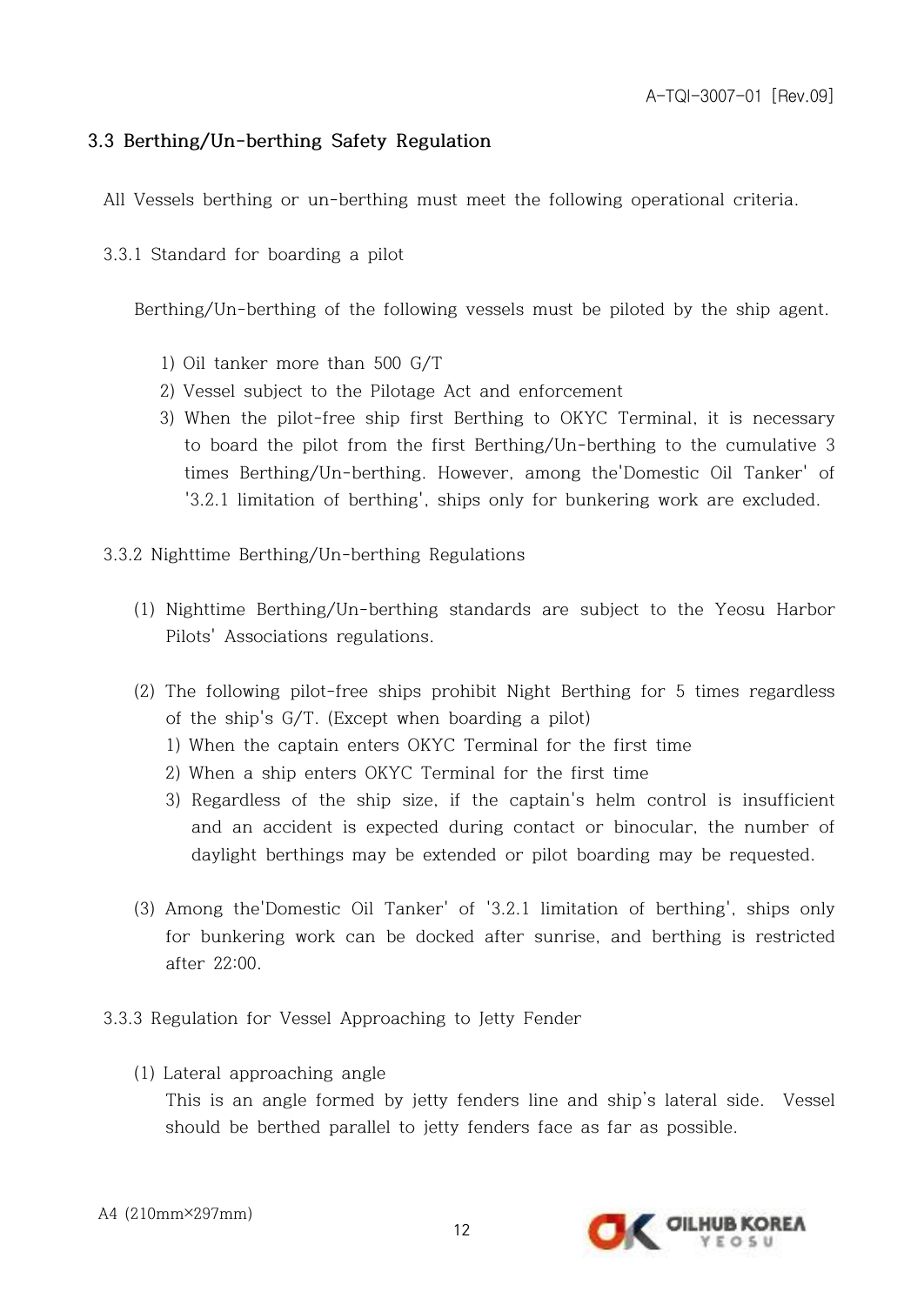| within 30 m range from jetty | when touch jetty fender |
|------------------------------|-------------------------|
| 6° or less                   | 3° or less              |

(2) Approaching speed (within 30 m range from fender)

Vessel's lateral approaching speed to jetty fender is defined as follows;

| 5 cm/sec or less         | allowable speed (Green Light) |
|--------------------------|-------------------------------|
| $6 \sim 10$ cm/sec       | warning speed (Yellow Light)  |
| over $11 \sim 15$ cm/sec | critical (Red Light)          |

※ the master & pilot will be black-listed and held accountable if in case of fender damage

3.3.4 Allowable maximum tidal current speed : 0.5 knot or less

In case of un-berthing with draft of under 15m, un-berthing is permissible within 1.0 knot of the tidal current by berth master's decision in considering of other circumstances alright.

3.3.5 Allowable height of wave and swell (in case of 10sec. or less of cycle period)

| Vessels more than 30,000 DWT     | 1.0 m meter or less |
|----------------------------------|---------------------|
| Vessels $10,000 \sim 30,000$ DWT | 0.7 m meter or less |
| Vessels 10,000 DWT or less       | 0.5 m meter or less |

3.3.6 In Dense Fog (visibility)

- (1) The instruction of VTS(Vessel Traffic Service) should be followed.
- (2) Before / After ships operation control is released, it can be determined by self-judgement considering visibility near the jetty and traffic conditions. (when there's more than 1.0 mile of visibility or the shape of GS Caltex crude oil jetty is recognizable)
- 3.3.7 Criteria on Wind Velocity (Based on average wind speed over 30 minutes)



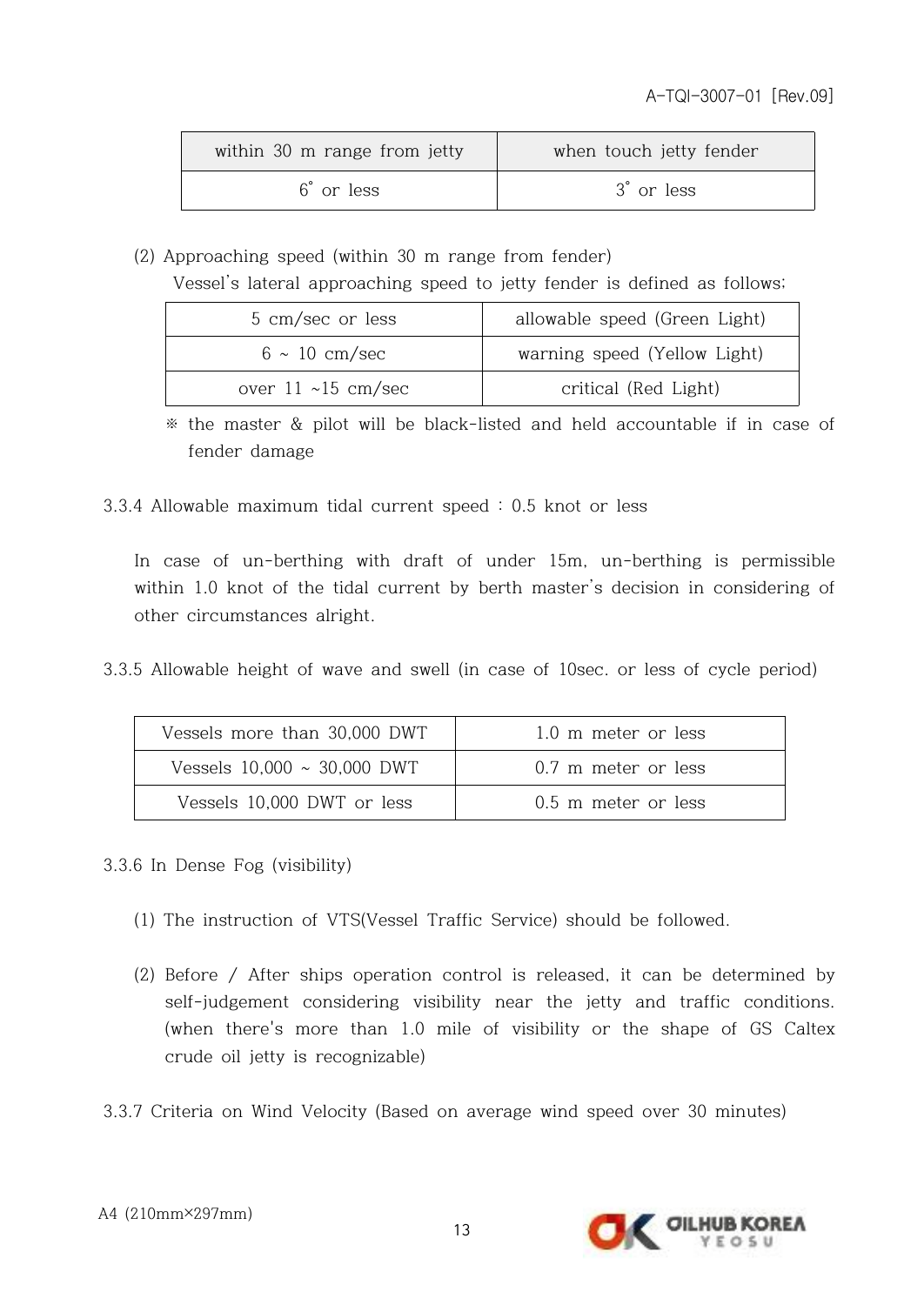| 14 m/sec. (27 knots) or more            | Restrict berthing       |
|-----------------------------------------|-------------------------|
| 16 m/sec. (31 knots) or more            | Stop cargo operation    |
| 18 m/sec. (35 knots) or more            | Disconnect loading arms |
| 20 m/sec. (39 knots) or more            | Un-berth                |
| $26 \text{ m/sec}$ . (50 knots) or more | Close terminal          |

- \* For oil tankers less than 10,000 DWT, the standard "2 m/sec" less than the above wind speed is applied.
- \* When a typhoon arrives, the OKYC emergency response plan is attached. 6 Follow the instructions of the'Typhoon Emergency Response Guide' or the port authority or the competent authority, but it is judged that even wind speeds below the control standard may interfere with the safe mooring and safe unloading of the ship. In this case, the control can be enforced on its own.
- 3.3.8 Criteria for Use of Tugboats when berthing/un-berthing

The master shall comply with the following criteria for use of tugboat additional to the Reg. of Tug Operation for Yeosu and Gwangyang Port requirements;

- (1) All Vessels of 1,000 G/T or more should use tugboat
- (2) At least two(2) tugboats should be used for vessels of 1,500G/T or more.
	- \* when master of vessels which available bow-thruster inform to terminal, only one tugboat can be used for un-berthing.
- (3) For vessels of berthing/un-berthing at J-4 with her summer draft 8.5m or more, one(1) more tugboat of 2,500H.P. than the above regulation should be used.
- (4) Vessels laden dangerous cargo over 10,000 G/T should use one more tugboat with 2,000H.P.
- (5) Numbers of tugboats required shall be increased depending upon weather, sea conditions, or terminal request as safety reason. (Based on average wind speed over 30 minutes)
	- 1) For average wind speed of 8m/sec or higher, use of tug is required for vessel of under 1,000 G/T.

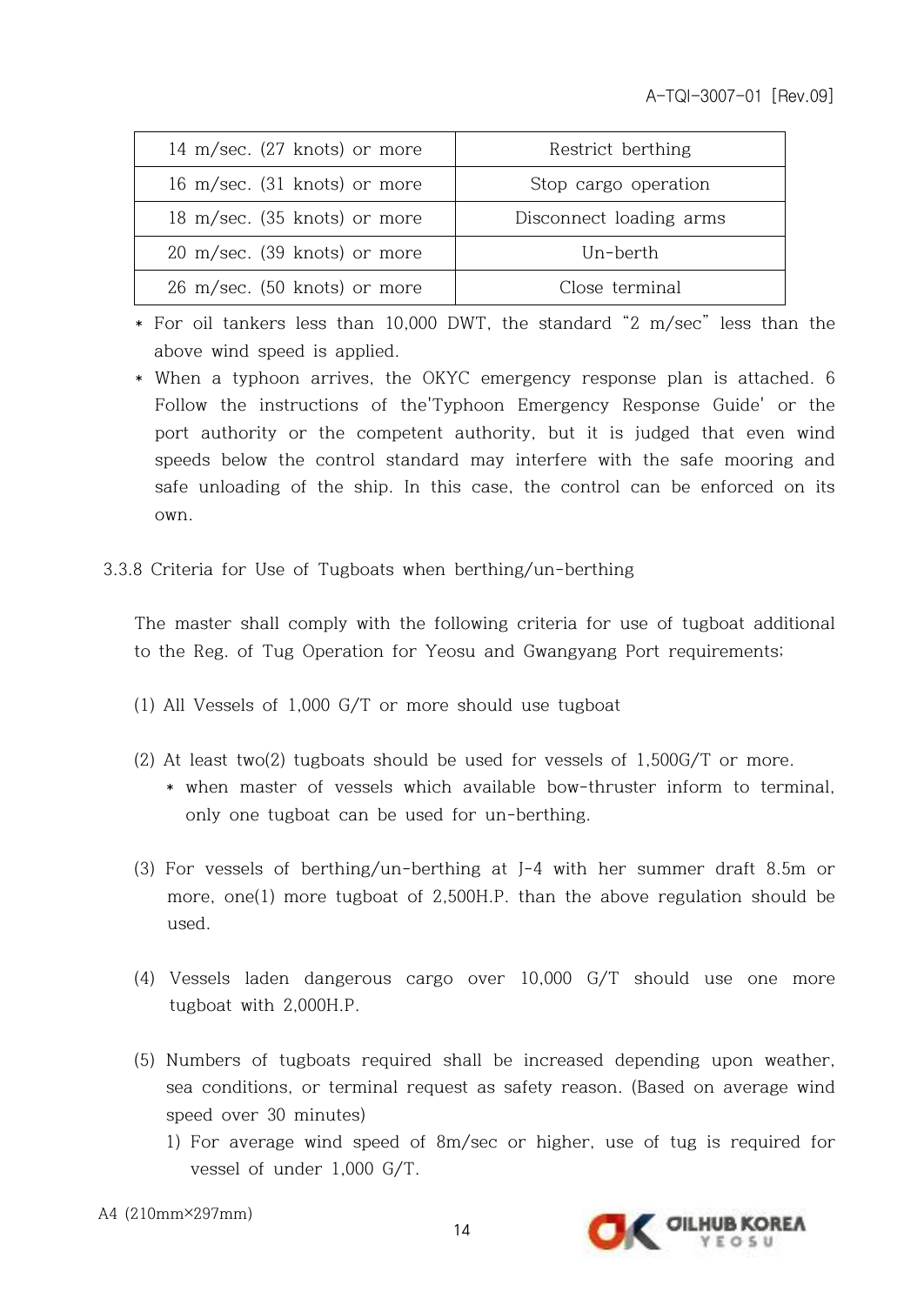- 2) For average wind speed of 8m/sec or higher, Two of tugs shall be used for berthing, if required by terminal for vessel of 1,000 G/T to 2,000 G/T
- (6) Vessel of less than 1,000 G/T is berth in OKYC at first or is requested to be used as necessary for safe operation.
- (7) Whenever following conditions exist or are expected, the master should arrange additional tugboats to maintain ship's condition;
	- \* Significant increase in wind speed or change in wind direction, particularly if the vessel have high freeboard
	- \* Expecting her bottom touch by significant swell, or period of maximum tidal flow, or her limited UKC, or close passing of big ship.

3.3.9 Other safety matters related to ship Berthing/Un-berthing

(1) Main Engine Stand-by

 Vessels at the berth should prepare her main engine all the times for emergency un-berthing with short notice. (Within 15min)

- (2) Main Engine Test before Un-berthing Vessels should carry out the main engine test before un-berthing, but only after checking if loading arms, gangway and oil boom are in a safe condition.
- (3) Vessels approaching and leaving the OKYC Jetty must secure a UKC at least 15% of Draft upon arrival and departure. (Draft 10% or more UKC secured during dock anchoring)
- (4) Over Draft Ban
	- 1) Ships to be berthing/un-berthing at the OKYC Jetty must be checked so that they do not berthing/un-berthing in the Over Draft state after confirming the draft.
	- 2) When berthing at the OKYC Jetty, berthing may not be possible if Over Draft of the berthing vessel is confirmed with the naked eye.
- (5) In case where a vessel comes alongside without any help of tugboats, both anchors should be ready to use (to prevent damaging jetty structure with excessive approaching speed; or for emergency anchoring due to main engine failure).
- A4 (210mm×297mm)

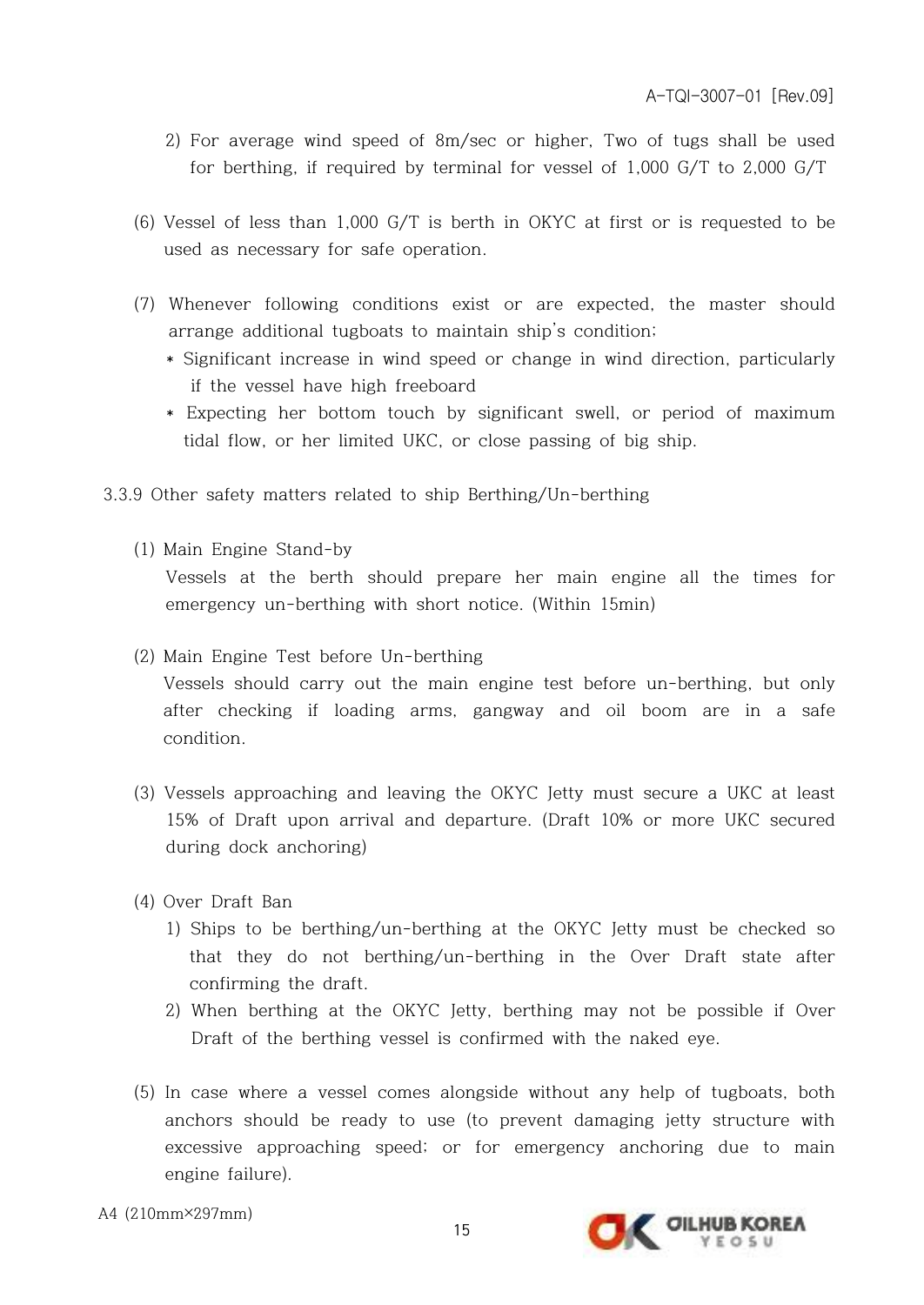- (6) When vessel has berthing problems with her main engine failure or bad weather conditions, the master should anchor promptly near the anchoring basin with reporting the situation to VTS.
- (7) All the cargo tank hatch should be closed during berthing and un-berthing operations.
- (8) Flame arrester of the engine room funnel should be kept closed during the berthing/un-berthing and cargo operation.
- (9) Berthing/un-berthing operations basically should be carried out around slack water time.
- (10) For un-berthing, all the vessels should check removal of oil-boom around her before her main engine test (Ahead/Astern).

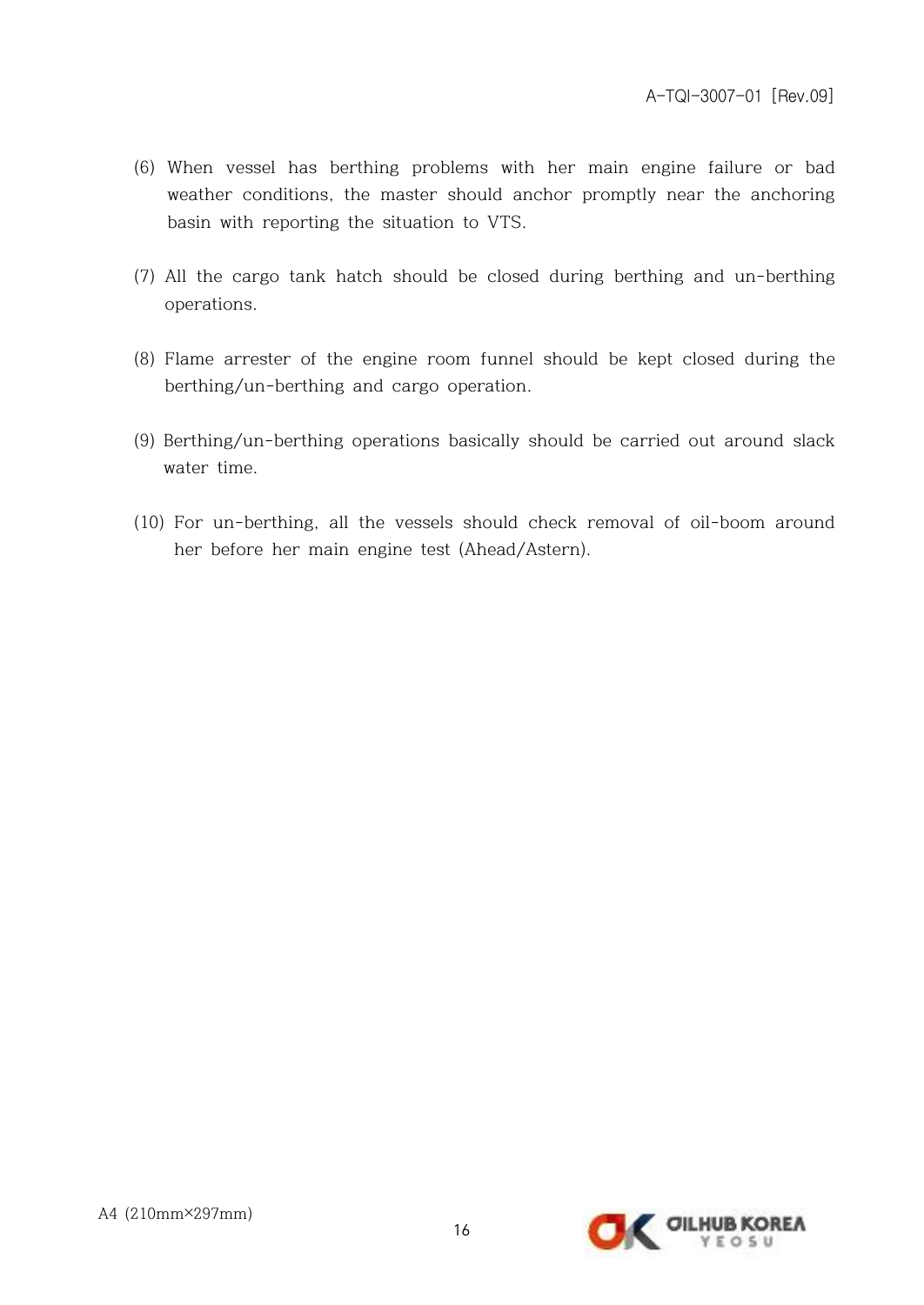## **3.4 Moorings management Regulation**

- 3.4.1 Numbers and the Thickness of Mooring Ropes
	- 1) Vessels berthing at OKYC terminal should have appropriate numbers and size of mooring ropes as OCIMF 'Mooring Equipment Guideline 3<sup>rd</sup> Edition'.<br>2) Minimum requirements for small vessels:
	- - \* Head Line / Stern Line: 2 lines each
		- \* Breast Line / Spring Line: 1 line each on fwd and aft
	- 3) Criteria for Mooring Winch:
		- \* Vessels coming alongside at OKYC jetty should have an appropriate number of mooring winches as vessels' size.
		- \* Criteria for numbers of rope and drum directly operated by mooring winch are as follows:

| DWT                  | Mooring Rope<br>(including spare) | Powered Rope Drum             |
|----------------------|-----------------------------------|-------------------------------|
|                      | Min. Numbers<br>$(fwd + aft)$     | Min. Numbers<br>$(fwd + aft)$ |
| less than $2,000$    | $4 + 4$                           | $1 + 1$                       |
| $2,000 \sim 10,000$  | $5 + 5$                           | $2 + 2$                       |
| $10,000 \sim 30,000$ | $6 + 6$                           | $4 + 4$                       |
| $30,000 \sim 80,000$ | $8 + 8$                           | $6 + 6$                       |
| 80,000 or more       | $10 + 10$                         | $8 + 8$                       |

4) It is recommended that all mooring lines of the same size and material. In case of using wire ropes, tail ropes and certified shackles must be used. In order to manage mooring ropes and prevent accidents due to breakage, the technical matters of the "Mooring Line" section of the OCIMF "Mooring Equipment Guidelines" must be observed (applies the latest revision).

#### 3.4.2 Standard Mooring Plan According to Terminal

- ※ Refer to Appendix-12 Mooring Plan
- ※ Important: This standard Mooring Plan can be changed depending on the manifold location of the ship, and the responsibility for the Mooring Plan
- A4 (210mm×297mm)

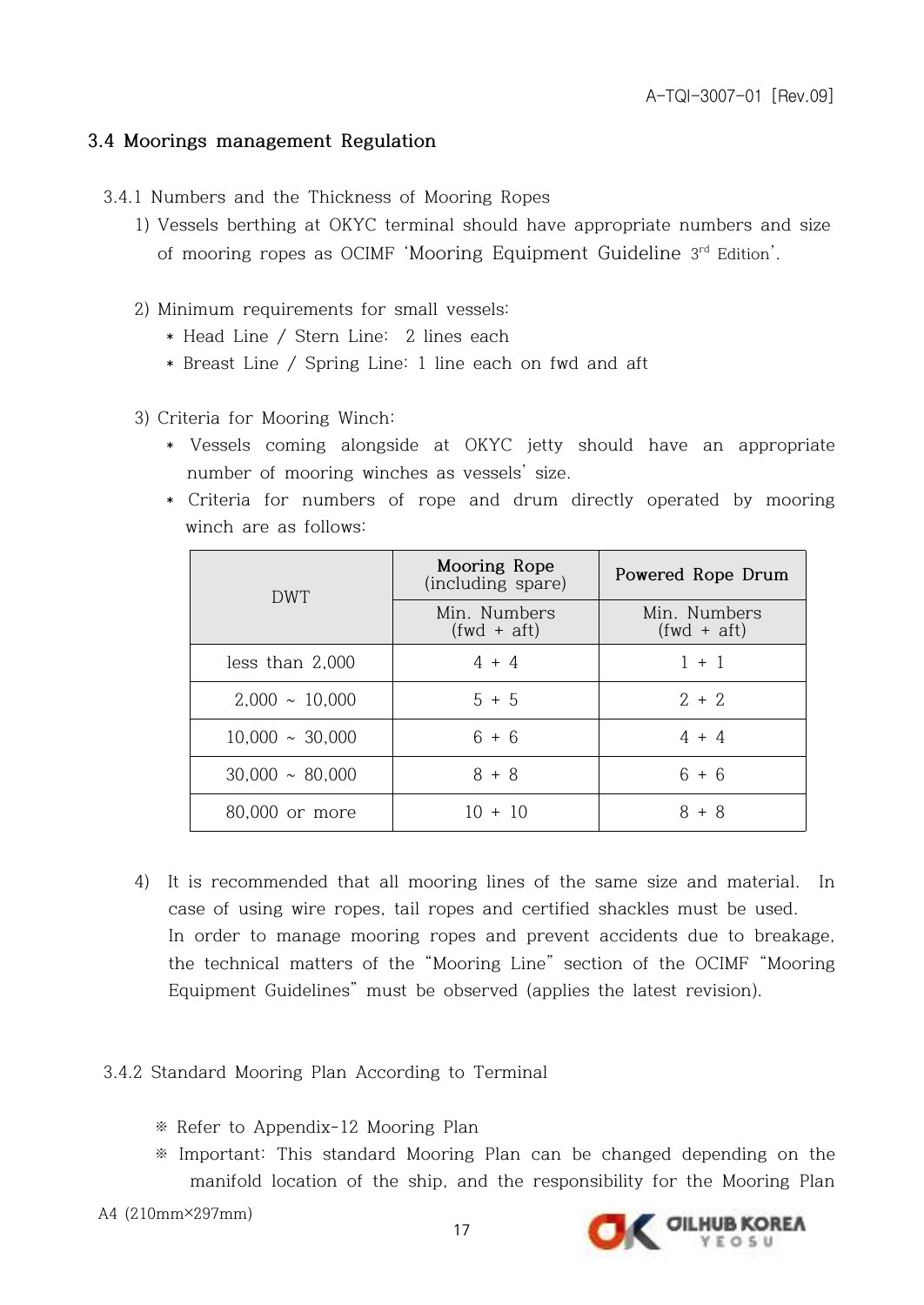is not responsible for OKYC.

- 3.4.3 Handling of mooring line at the Jetty when the ship is in contact with the Jetty
	- (1) In principle, it should be performed by a professional line handling part.
	- (2) It is absolutely forbidden for Ship's craws on the main line to go to the Jetty and handle mooring line during Berthing/Un-Berthing Operation. (For ships under 500 G/T, mooring rope can be handled by the ship's crews)
- 3.4.4 Mooring Management during Berthing
	- 1) The vessel is responsible for consistent monitoring and careful tending of the mooring ropes. Mooring ropes should not become slack or too taut and the tension of the ropes should be equal and appropriately controlled so that the ropes are not cut or do not allow the vessel to move or break away from the berth.
	- 2) The vessel shall increase the ropes when appropriate requests are made from the terminal.
	- 3) When the mooring ropes do not match with the location and size of the QRH/bollard arrangement of the jetty, terminal's direction should be followed.
	- 4) The vessel should be ready to un-berth with her main engine start whenever necessary, even during the cargo operation.
	- 5) Should the vessel move unduly in the berth, the terminal may call for the assistance of tugs to secure the vessel.

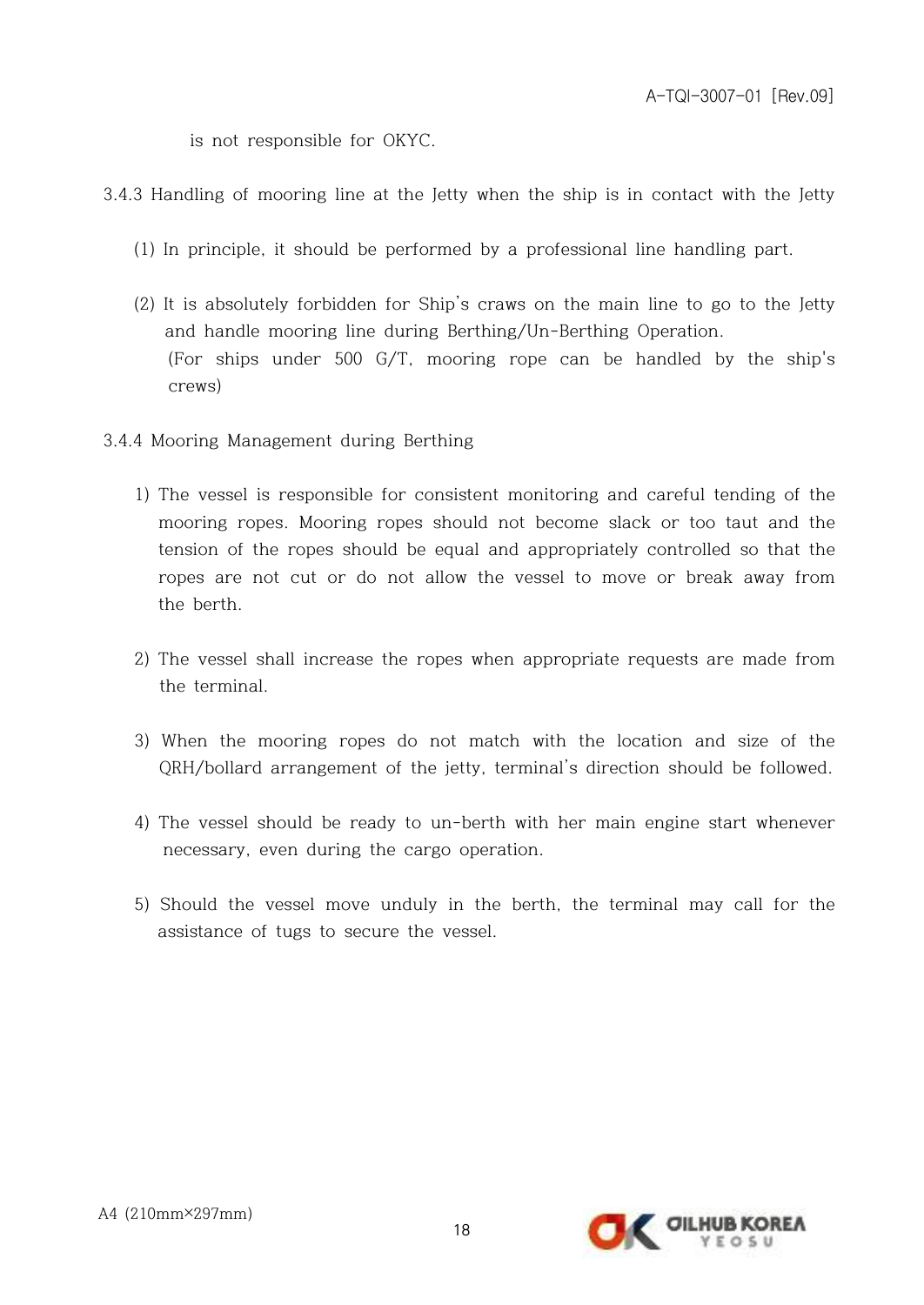## **3.5 General Safety Regulation**

#### 3.5.1 Fire/Explosion Prevention

(1) Naked light (Open Flame)

On vessels at the berth, any operations using machines that could set off sparks or any use of flammable machines such as steel process operations including grinding, servicing and repairs including welding, incineration and chipping & scraping are prohibited.

In addition, handling materials such as the combustion of magnesium – composed alloy, which could set off sparks even if people cannot catch it with the naked eye.

The use of galley stoves and other cooking appliances must be non-flammable such as electric hot plates.

(2) Smoking

No smoking is allowed on board and at jetty while the ship is at the berth except in places which have been jointly approved by the Master and the Loading Master and named as 'Smoking Room'.

When such violations are found, sanctions including suspension of cargo operation and/or un-berthing can be imposed until Master's statement is submitted or other related effective measures are taken.

- (3) Closed loading/unloading and IGS (Inert Gas System)
	- 1) On vessels without inert gas system, the precautions highlighted in ISGOTT section 11.8.2 (Measuring and Sampling Non-Inerted Tanks) should be complied.
	- 2) Vessels operating with inert gas should be equipped with proper venting system and the following two independent systems should be fully operational.
		- i) Closed gauging system that allows the tank contents to be monitored without opening tank apertures.
		- ii) Overfill alarm arrangement that providing audible and visual indication.
	- 3) Gas freeing or tank cleaning shall not be permitted at berth.
- (4) Handling of Electric Equipment including Hand Torch, Transceiver The use of electric appliances near or in the area where there is a danger of gas leakage or gas residue such as on deck, ballast tanks, pump room
- A4 (210mm×297mm)

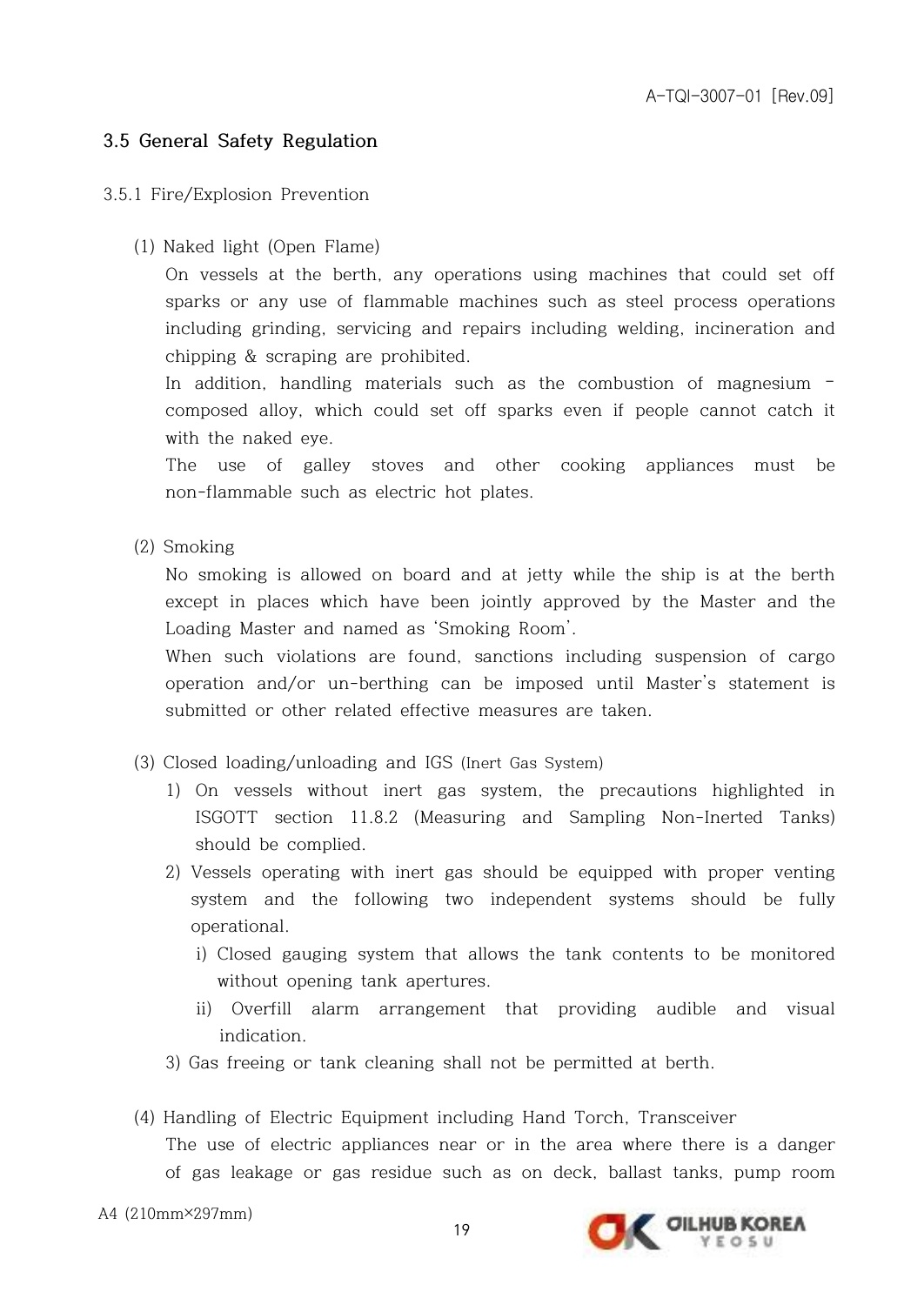and cargo tanks is strictly prohibited.

Only hand torches or transceivers of intrinsically safe approved types for use in flammable atmosphere can be used.

- (5) Radio Transmitting Aerials and Radar The vessel's main radio transmitting aerials and radar must be switched off when the vessel is in the process of cargo operation at the berth.
- (6) Boiler (Sparks from Funnel) Boiler tubes must not be blown while the vessel is at the berth. Every precaution must be taken so that sparks and soot are not emitted from the stack.
- (7) Prohibited Use of Mobile Phone While oil tanker alongside on board, the use of non-explosion-proof mobile phones and electronic communication devices at the jetty is strictly prohibited.
- (8) Toxic gas Precautions including  $H_2S$  & Benzene gas

To prevent exposure phase of high toxic gas (including  $H_2S$  & Benzene) concentrations more than 5 ppm by volume, special precautions should be arranged through the cargo operation.

Personnel should always carry personal gas monitor when working in enclosed spaces, gauging, sampling, entering a pump room, connecting and disconnecting loading arms, cleaning filters, draining to open containments and mopping up spills if toxic gas concentrations could exceed the TLV-TWA.

Refer to the attached Appendix-9. for the details of safety guideline

- 3.5.2 Oil Pollution Prevention
	- (1) Prohibit Dumping Oil and Garbage into the Sea

It is strictly prohibited to discharge all kind of waste including oily waste into the sea.

(2) Sea and Overboard Discharge Valves Before entering port, overboard valve/line connected to cargo lines should be shut and lashed and must be closed with blind plates inside. Spool pieces of ballast lines connected to cargo lines should be separated

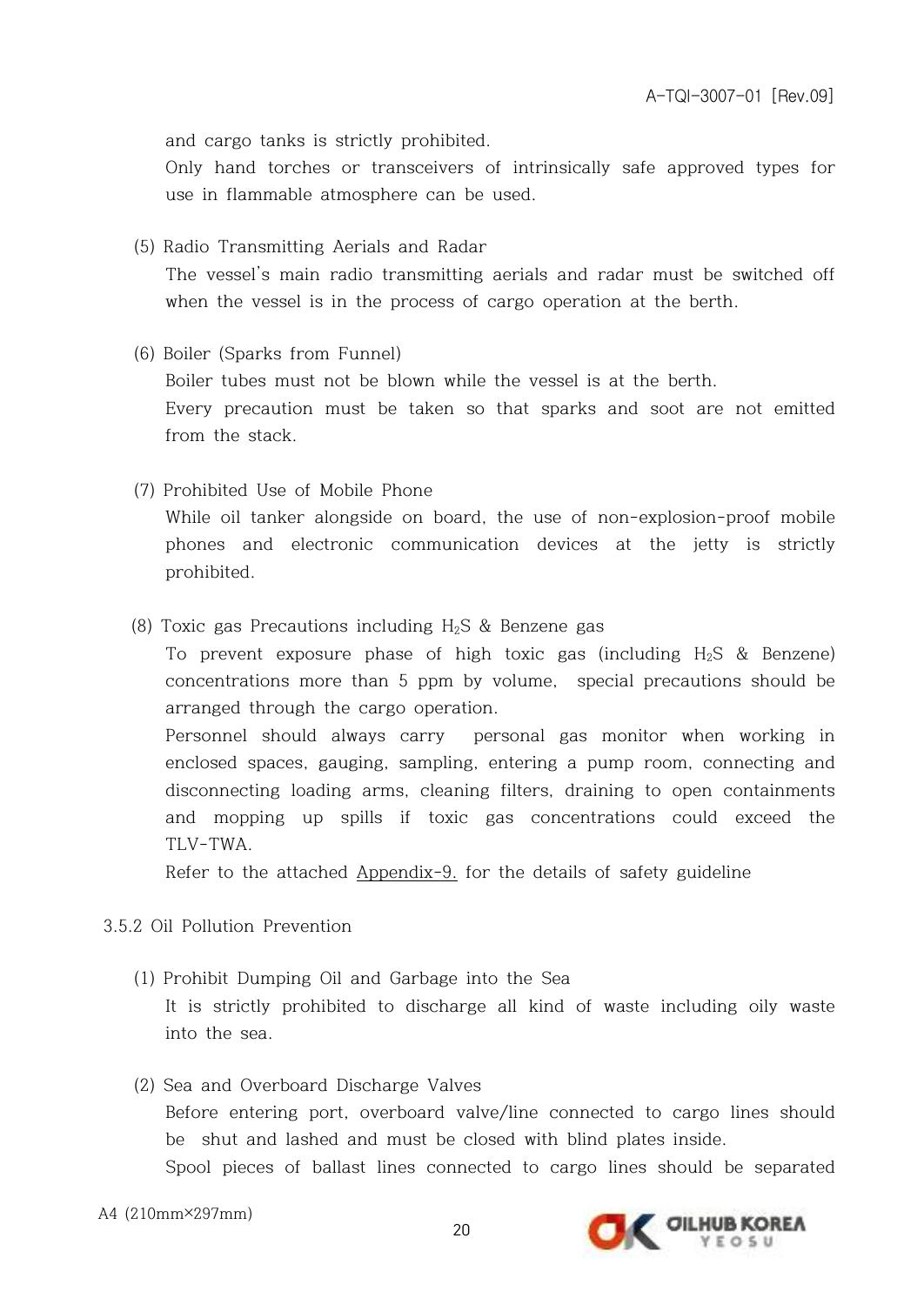and then shut down with blind plates.

(3) Scuppers

Before Berthing, all deck scuppers must be plugged and be checked for leakage with pouring water when necessary.

When there is necessity of draining through scuppers due to rain and so on, firstly make sure there is no oil on the surface with reporting it to terminal and drain it. Duty crew must watch closely the whole process.

(4) Blind Plate for Manifolds

All unused cargo line manifolds and ballast line manifolds must be fully closed and fitted with blind flanges with full bolt tightening.

- (5) Oil Pollution Prevention from Engine Room The bilge separator in engine room must be shut and lashed, and should
- (6) Ballasting/De-ballasting

Before ballasting or de-ballasting, the vessel should notify the terminal for checking if it is necessary to adjust the time of ballasting/de-ballasting due to expecting bad weather or any change of cargo operation procedure Before de-ballasting, the vessel should check any oil film in the ballast tank. If any oil film is found on the surface at the beginning or during the de-ballasting, the operation must be immediately stopped and notify the terminal.

The de-ballasting operation can only be resumed after it is investigated that there is no problem after the cause identification.

(7) Shipboard Oil Pollution Emergency Plan (SOPEP)

post a warning notice by chief engineer.

In accordance with item 26 of International Convention for the Prevention of Marine Pollution from Ships (Marpol) 73/78 Annex I, Oil tankers of G/T 150 or more should have SOPEP on board approved by classification society or the authorized agency, and utilize it when needed.

- 3.5.3 Other Safety Regulations
	- (1) Repairs & Inspection
		- 1) When a vessel needs repairs, maintenance services at the berth as follows, it should be permitted by Loading Master or terminal

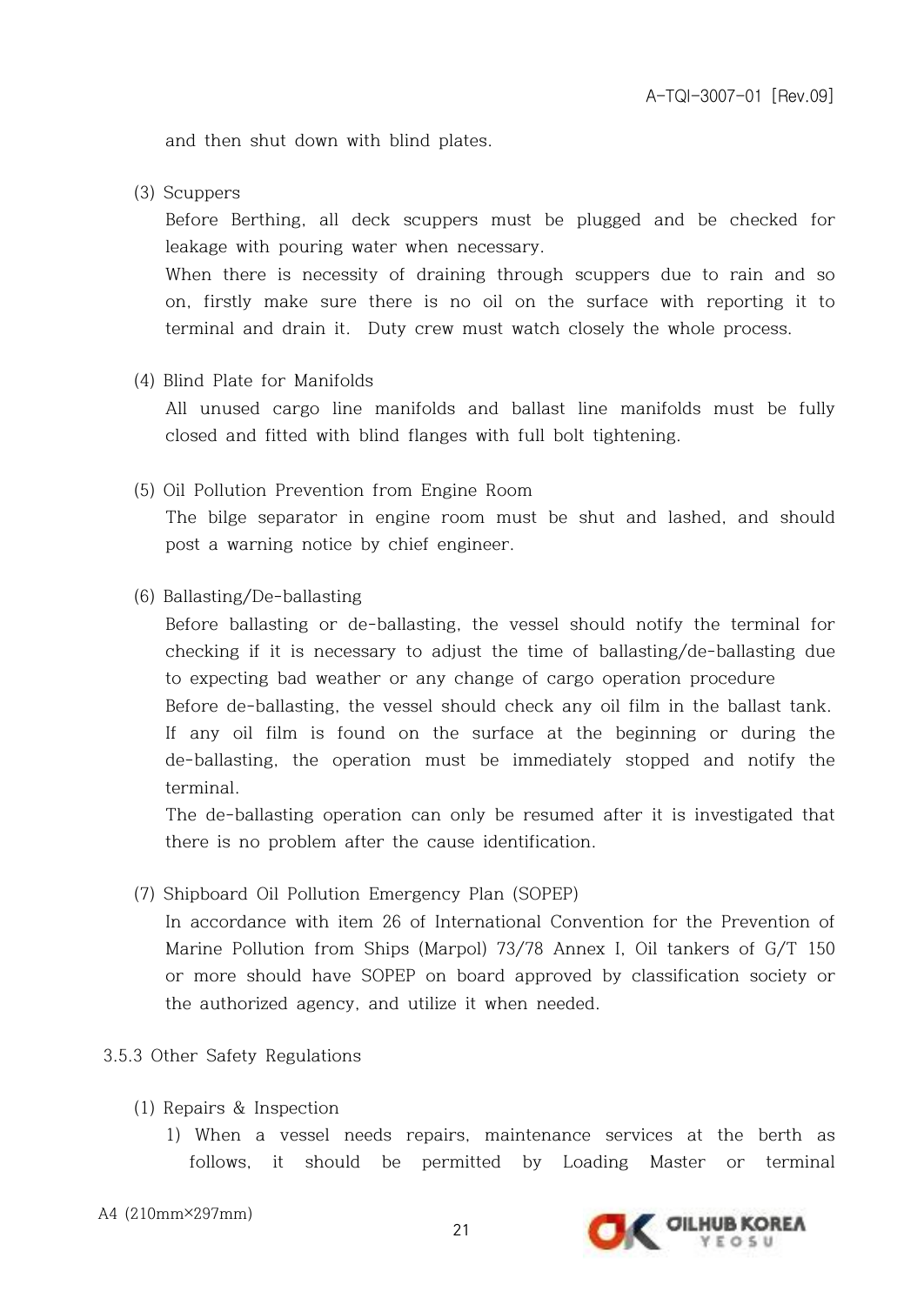representative prior to ship arrival through agent.

- \* Simply replacement of equipment not related to cargo operation
- \* Simply maintenance of equipment not related to cargo operation
- 2) The following operations are not allowed basically at the berth.
	- \* Work or inspection carried out inside of the tank of vessel
	- \* Work carried out outside of the gunwale (=gutter bar) of vessel
	- \* High-Place work without a fixed platform
	- \* All kind of work that could hinder vessel's sailing ability including main engine maintenance
	- \* All kind of work that can be a source of ignition to explosive gas
	- \* Gas removal operations from tank, Tank/Boiler cleaning operations
	- \* Oil transfer of ships not agreed with the terminal (including fuel and lubricant transfer)
	- \* De-ballasting of oily ballast water
	- \* Drinking on the ship and working on the ship while drinking or moving inside and outside the ship
	- \* Leisure activities not permitted by the terminal, such as fishing
- 3) All inspections should be carried out before cargo operation or after completion of cargo operation. And The inspection should be granted permission by Loading master. The inspection is allowed during daytime and All of Inspection are not allowed during cargo operation
- (2) Lashing Ropes

Lashing ropes are to be ready and fitted with every manually operated valves on cargo line.

- (3) Supply
	- 1) While cargo operation, any type of supply or discharge materials is prohibited.
	- 2) When loading and unloading of essential materials for the vessel is needed, vessel should request the loading master's permission through agent in advance.

This operation can be carried out before or after the cargo operation

- (4) Safety Regulations according to the International laws and conventions. Almost safety regulations and customs commonly applied to other marine terminals, such as ISGOTT(International Safety Guide for Oil Tanker/Terminal) of OCIMF(Oil Companies International Marine Forum),
- A4 (210mm×297mm)

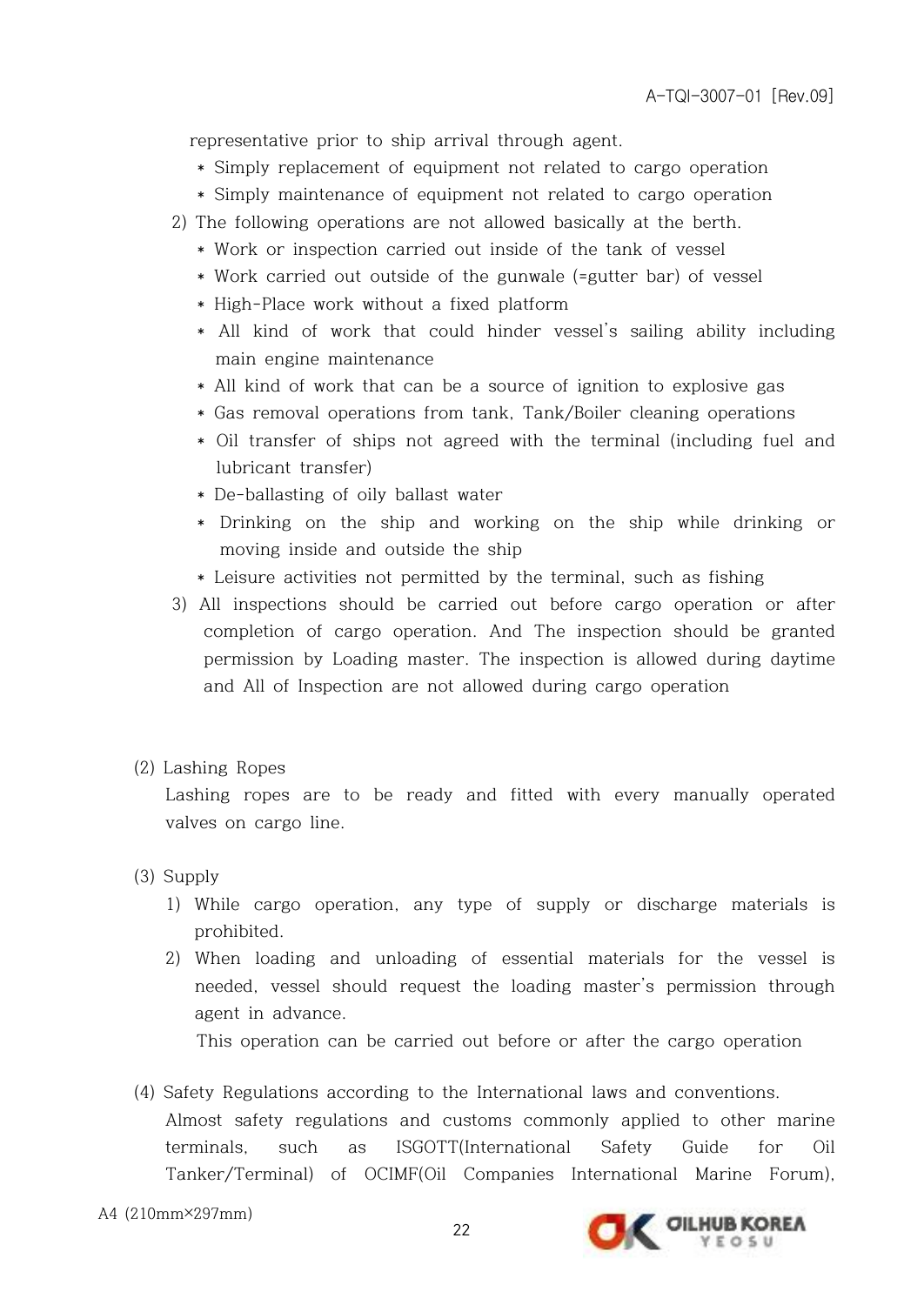Mooring Equipment Guideline and etc. are also applied to OKYC terminal safety regulation.

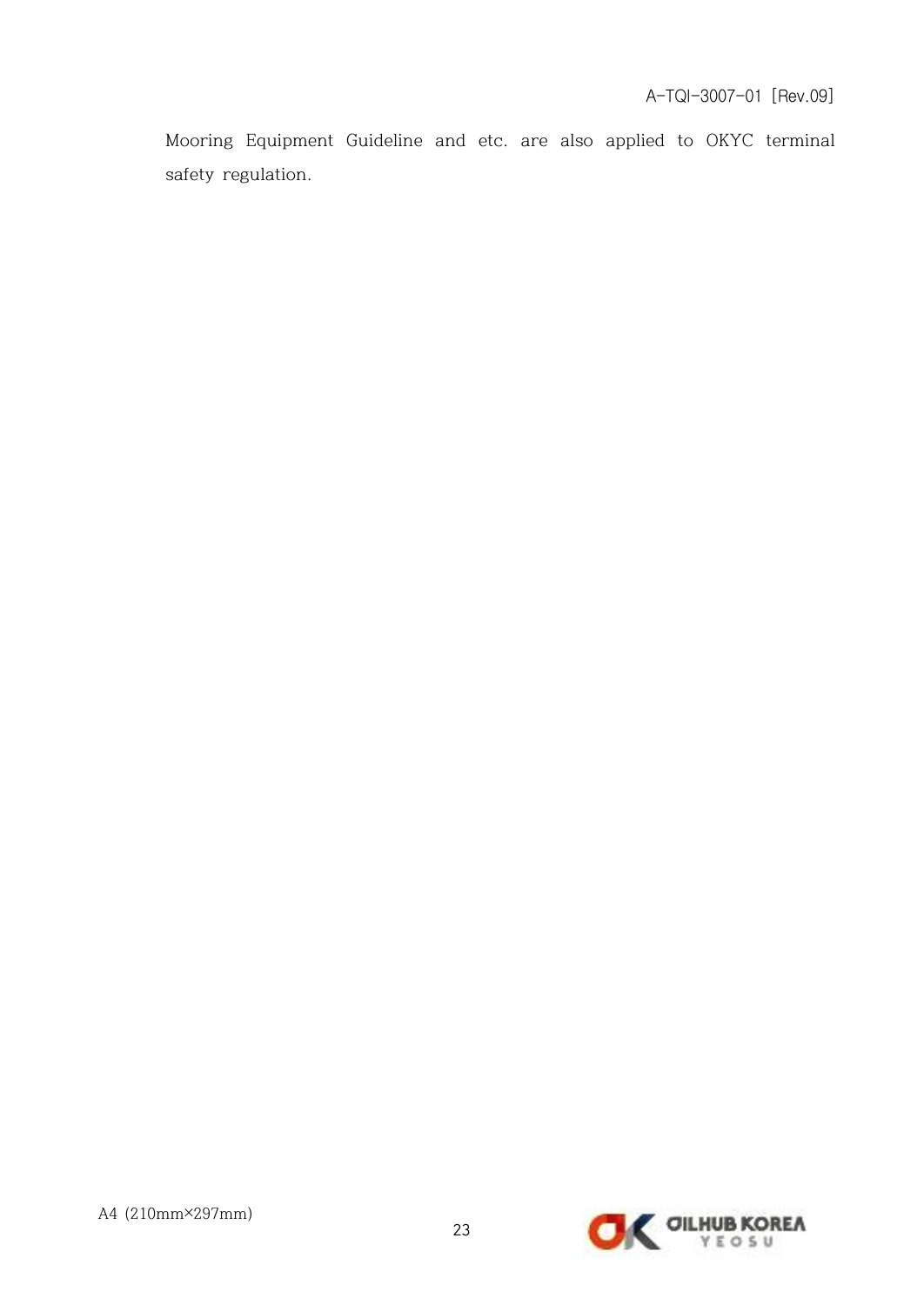# **4.1 Procedure and Preparations before Cargo Operation for Vessels**

4.1.1 Berthing Acceptability Clearance;

Vessels want to visit OKYC terminal have to request her berthing acceptability from terminal with the following informations at least 2 weeks before her calling OKYC. (Refer to the Appendix-11. Vessel Nomination Procedure)

- 1) Q88
- 2) Cargo details to load/unload
- 3) DDR(Due Date Range) of cargo operation at OKYC
- 4) Mooring equipments diagram on deck (ex, General Arrangement)
- 4.1.2 Additional informations and submittance of documents from the Contracted Vessel;

Vessels proceeding to OKYC terminal for cargo operation shall inform and/or submit the following items;

- 1) 'The master's declaration' (Appendix-1.)
- 2) 'Check list before arrival OKYC terminal' (Appendix-8.)
- 3) Cargo documents, crew List, port of call, and other documents if requested
- 4) International Tonnage Certificate, Ship Security Information
- 5) Stowage plan or discharging plan
- 6) Arrival draft and estimated sailing draft
- 7) Agent name in Korea, and other informations if requested
- 4.1.3 Notice of ETA;

Vessels shall confirm her ETA at OKYC terminal as the following time and occasions:

- 1) 14/7/4 days before its ETA at the terminal as the case may be.
- 2) 48/24/12 hours before such ETA
- 3) In the event of any variation of more than one(1) hour after 48 hours ETA, vessels shall advise immediately the terminal of its ETA.

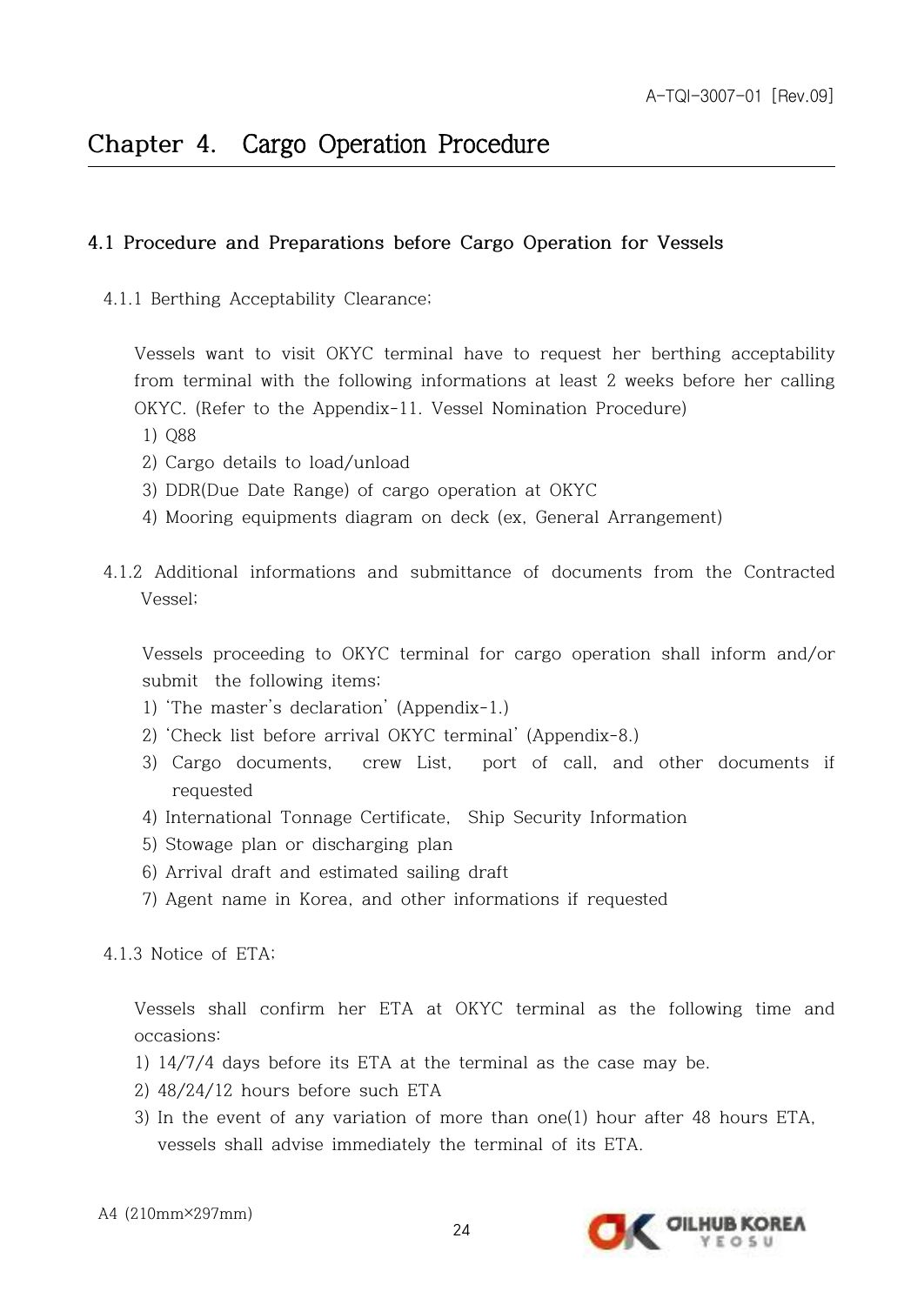- 4.1.4 All vessels proceeding to OKYC terminal have to take following actions prior to arrival at OKYC terminal
	- (1) For loading VOC cargo oil
		- 1) Vessel have to take appropriate action to observe 'OKYC Vapour Emission Control Plan' (Appendix-4) and inform the result to OKYC through 'Check List Before Arrival at OKYC Terminal' (Appendix-8) to prevent clog from terminal VRS(Vapour Return System) by ship's rusty dust and condensate water.
		- 2) In case of inadequate condition by inspection, terminal can reject loading operation and vessel is responsible for all consequences arising from this result.
	- (2) Before approaching pilot station, vessel should carry out sufficient preparations to prevent emission of black soot from funnel exhaust and/or scrubber/deck-seal water discharge outlet.
	- (3) During approaching, vessel should have all cargo handling system on standby for immediate loading/unloading operation upon completion of cargo safety meeting.
	- (4) Manifold Arrangement should conform to OCIMF 'Recommendations for Oil Tanker Manifolds and Associate Equipment' and vessel should prepare proper reducers to fit with shore loading arm arrangement (described in Chapter 2, 4.2) and the Mooring Plan (to be presented before berthing).
		- 1) Manifold flanges to connect shore loading arms should have proper thickness conforming to ANSI 150 Lbs flange.
		- 2) For small tankers under 16,000 dwt : the manifolds should have sufficient space that required on 'Check List Before Arrival at OKYC Terminal' (Appendix-8)

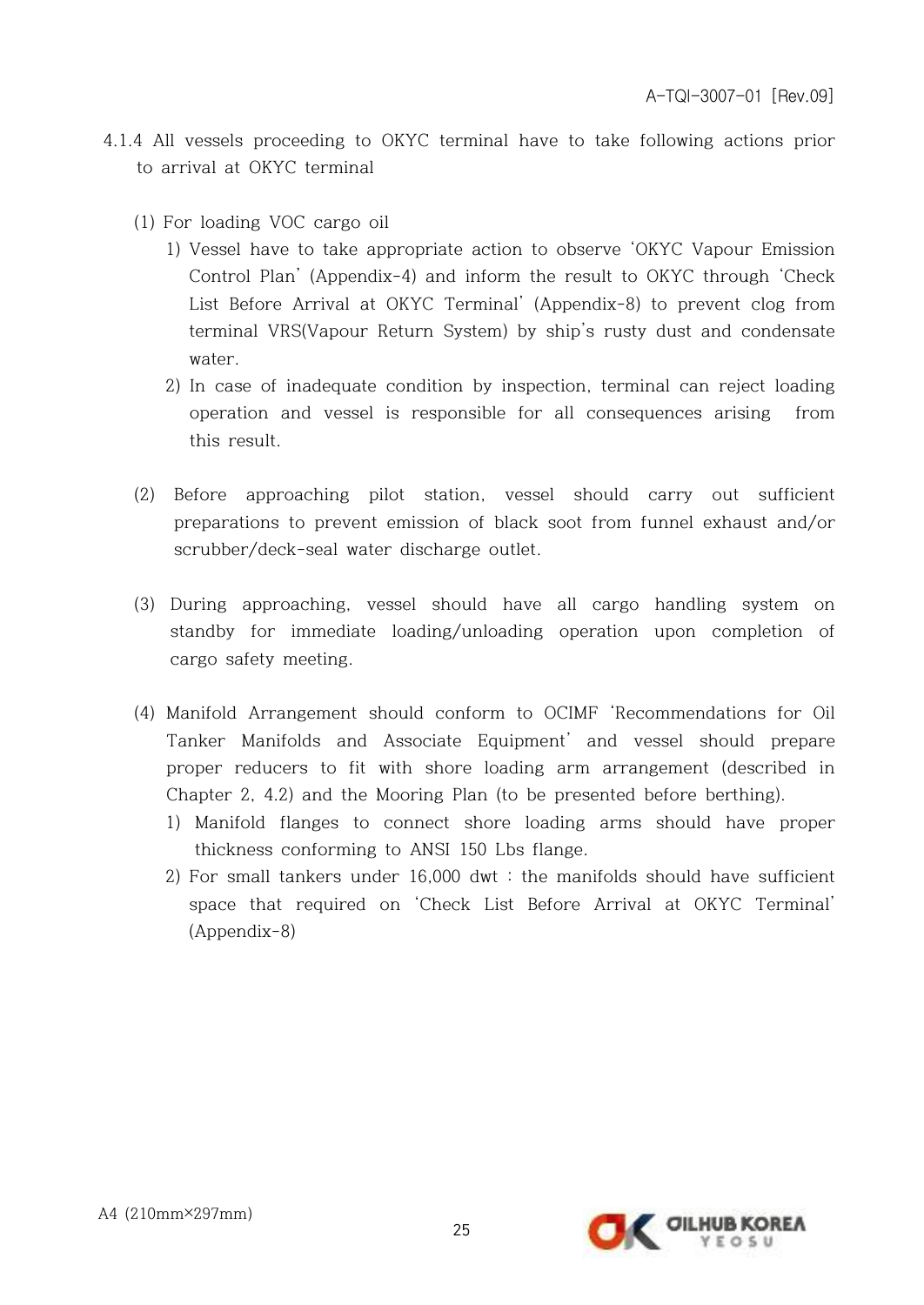#### **4.2 Loading Operation**

#### 4.2.1 Switch Loading and Static Electricity

"Switch loading" means that a previous loaded cargo was much high vapourable liquid and a present cargo to load into same tank is relatively low vapourable liquid.

In this case (switch loading), there are much possible generated 'static electricity/ electrostatic field' throughout the tank both in the liquid surface and in the ullage space at initial/during loading.

Static electricity presents fire and explosion hazards during handling of petroleum, and tanker operations are no exception. Certain operation can give rise to accumulations of electric charge which may be released suddenly in electrostatic discharge with sufficient energy to ignite flammable hydrocarbon gas/air mixtures.

To avoid any possible ignition of static electricity, vessels in case of switch loading are strongly requested to fully inerted condition if fitted with IGS and/or gas free means previous flammable gas content shall be less than 15%LEL before commencement of present cargo loading, and others than above, requested linear velocity in the branch line to each individual cargo tank shall not exceed 1m/sec. until loading bell mouth levels are sufficiently filled and immersed with oil.

And also to release smoothly human static electricity, crew must be earthed properly with physical hand-touch using metals/discharge plates located onboard before turn to their cargo work on deck. Refer to the Appendix-3.

#### . 4.2.2 Tank Inspection

- 1) Only as the approval by cargo surveyor and/or loading master after tank inspection, cargo loading operation can be started to carry out.
- 2) Random checks of oxygen contents should be carried out for IGS tanker, and the switch Loading clause (defined 2.1) should be observed for non-inerted tanker.
- 3) All the gauging and sampling operation should be carried out by closed system like using vapour-lock gauging point to prevent exposure of toxic

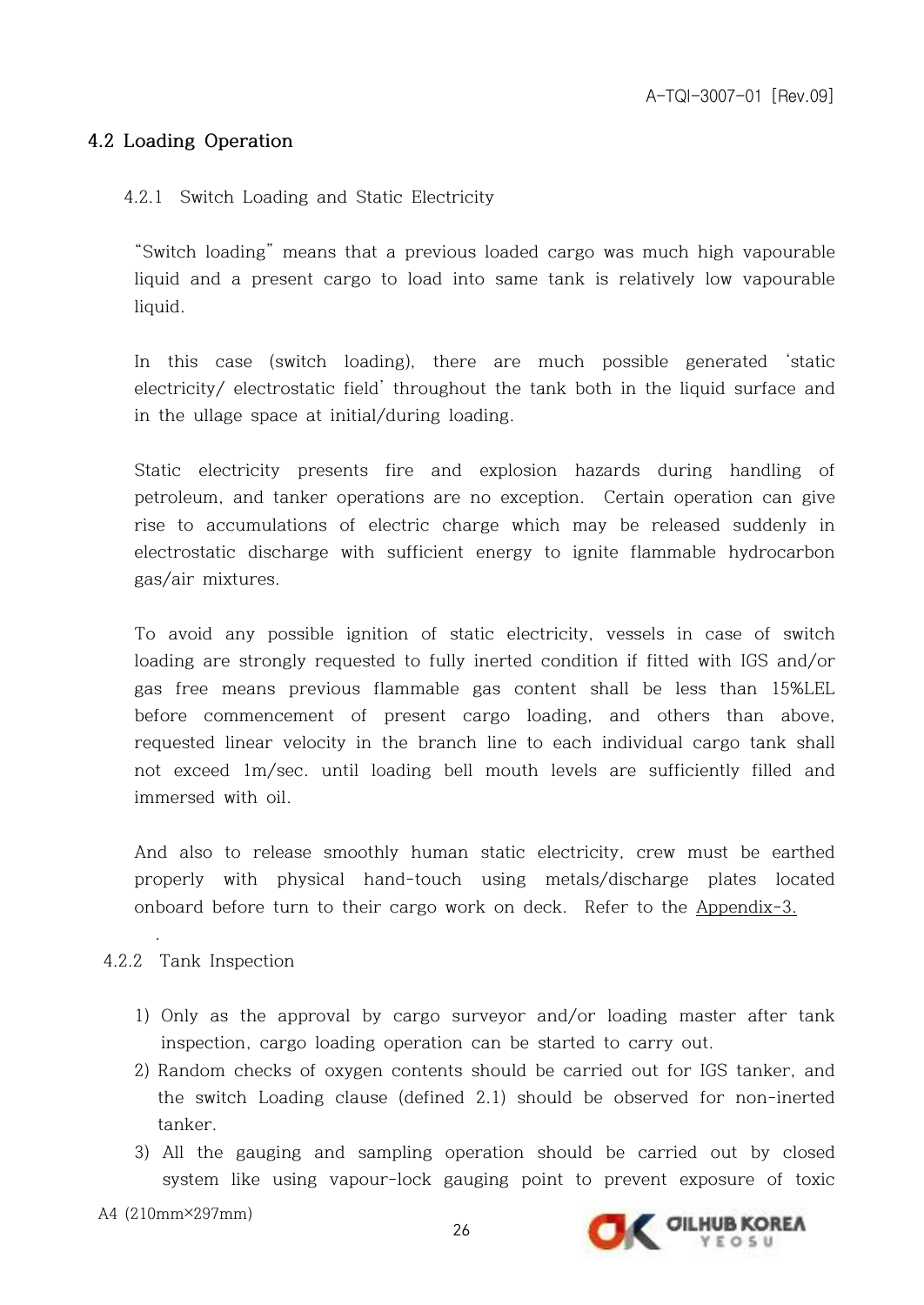gas.

To prevent high H2S or Benzene concentrations, personal gas detector and special precautions should be arranged.

4) If there is a problem with the operation of the level measurement equipment and the level alarm device in the ship cargo tank the storage capacity of the tank can be limited.

| level measurement equipment & the        | level measurement equipment & the        |
|------------------------------------------|------------------------------------------|
| level alarm device                       | level alarm device                       |
| if all trouble                           | only one trouble                         |
| Loading up to 90%                        | Loading up to 95%                        |
| Regular placement of the tank<br>watcher | Regular placement of the tank<br>watcher |

#### 4.2.3 Vapour Return Line

- 1) When loading VOC cargo, ship/shore VRS(vapour return system) should be operated to prevent VOC emission to air.
- 2) Terminal loading master should inspect the inside condition of ship's vapour return line by visual and/or blowing method before L/Arm connection.
- 3) In case of inadequate condition by loading master's inspection, terminal can reject loading operation and vessel is responsible for all consequences arising from this result.
- 4) During normal loading operation, vessel should check the condition of VRS regularly and report to terminal immediately when tank pressure reaches beyond of parameter which ship/shore discussed and agreed.

#### 4.2.4 Cargo Safety Meeting

- 1) Before having cargo safety meeting, terminal loading master can inspect her mooring condition, cargo equipments on deck & CCR, safety managing condition, and etc.
- 2) Unless loading master's comment otherwise, cargo safety meeting basically should be held together with the master, chief officer, and chief engineer.
- 3) Vessel and terminal have to confirm the following items and declare 'Cargo Operation Agreement' (Appendix-5.) with both signature.
	- \* Explanation and correct action for non-conformity items during safety inspection and/or safety round on deck

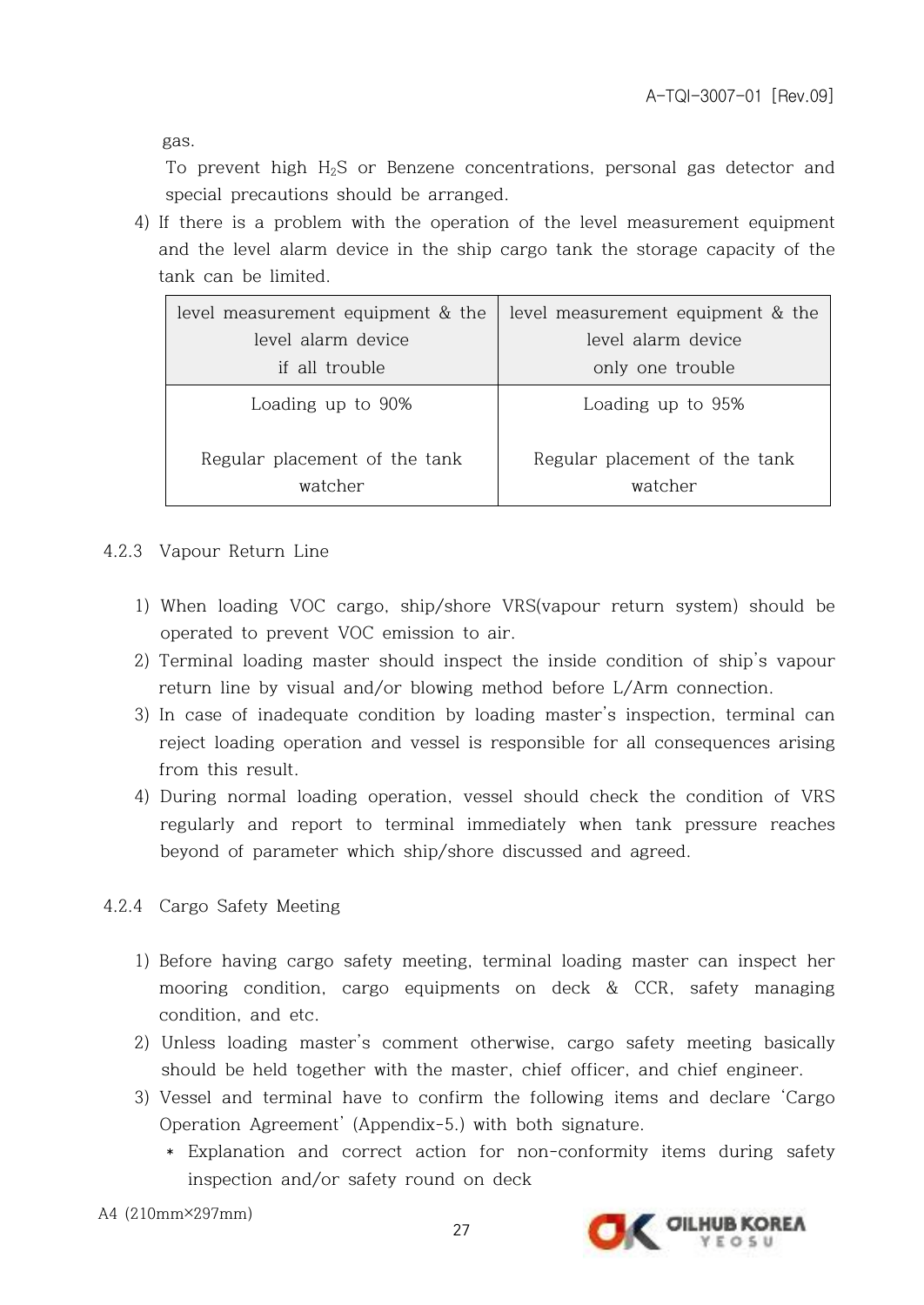- \* Major items of Terminal Informations and Regulations
- \* Cargo name, cargo quantity, cargo specification, ship's stowage plan
- \* MSDS hand over and explanation of the important content  $(ex.: H<sub>2</sub>S, Benzene)$
- \* Method of ship/shore communication during cargo operation (cargo operation to be stopped when communication failure)
- \* Initial/Max./Topping-off loading rate
- \* Emergency Shut-down Procedure to prevent possible danger of pressure surge which exceed the agreed pressure limit including explanation of loading arm envelope and ERC(Emergency release Coupling) operating condition
- \* Tank condition for loading(previous cargo, oxy./gas contents etc.)
- \* Arrival draft, de-ballasting hours, expected sailing draft
- \* Special ship's condition that terminal have to be acknowledged.
- 4) Following documents have to be declared with signature.
	- \* 'Ship/Shore Safety Check List' (Appendix-6)
	- \* Notice of Readiness
- 5) In case small tankers that have no CCR installed should prepare Cargo Operation Display Board at ship's manifold area, and this board display the important contents of cargo operation agreement.
- 4.2.5 De-ballasting
	- 1) Vessel officer have to confirm ship's ballast tank condition not contaminated with any oily contents and record it accordingly.
	- 2) On start de-ballasting, vessel report this to terminal and arrange deck crew to watch around overboard sea area.
	- 3) Terminal can request vessel to suspend de-ballasting because such situation of un-berthing would be expecting due to bad weather & etc.
- 4.2.6 Comparing Loading Rate & Loaded Q'ty
	- 1) Loading rate and loaded quantity should be checked and recorded every hour and reported to terminal when requested.
	- 2) In case the hourly loaded quantity is too different from previous one, vessel should report to terminal and confirm again its reason by re-check and/or calculation.
- 4.2.7 Topping-Off and Completion of Loading
- A4 (210mm×297mm)

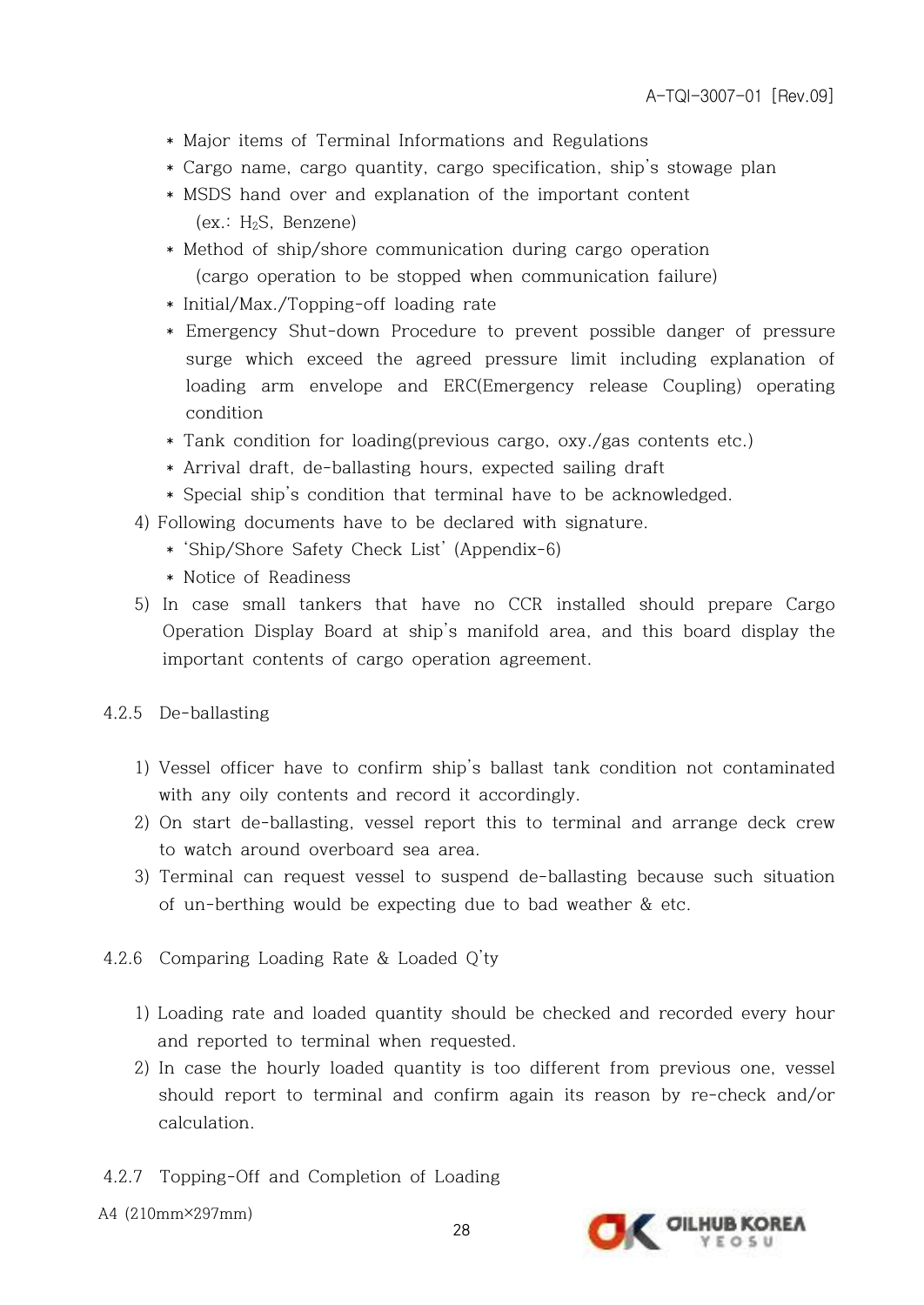- 1) Before topping-off ship's cargo tanks, vessel should request to reduce loading rate for safe topping-off operation with sufficient pre-notice like 30 minutes as agreed on Cargo Operation Agreement .
- 2) Even though shore-stop, vessel should request to stop loading when expecting dangerous situation like over-flow.
- 3) On completion of loading, vessel should close manifold valves after that confirm the loading arm valves have been closed.
- 4.2.8 Cargo Gauging, Calculation and Documentation
	- 1) Cargo gauging and calculation should be carried out by the appointed surveyor, and loading master should attend unless any special reason.
	- 2) In case that ship's figure differs from terminal figure 0.3% or more, ship/shore staff and surveyor should carry out re-gauging and report to terminal.
	- 3) Shipping Documents are basically as follows unless additional D/I(document instruction) requested.
		- \* B/L --- Issued by Vessel(Master/Agent)
		- \* Certificate of Quantity --- Issued by Terminal(Surveyor)
		- \* Certificate of Quality --- Issued by Terminal(Surveyor)
		- \* Certificate of Origin --- Issued by Terminal(Surveyor)
		- \* Cargo Manifest --- Issued by Vessel(Master/Agent)
		- \* NOR --- Issued by Vessel(Master/Agent)
		- \* Time Statement of Fact --- Issued by Vessel(Master/Agent)
		- \* Protest (if any) --- Issued by Vessel(Master) and/or Terminal

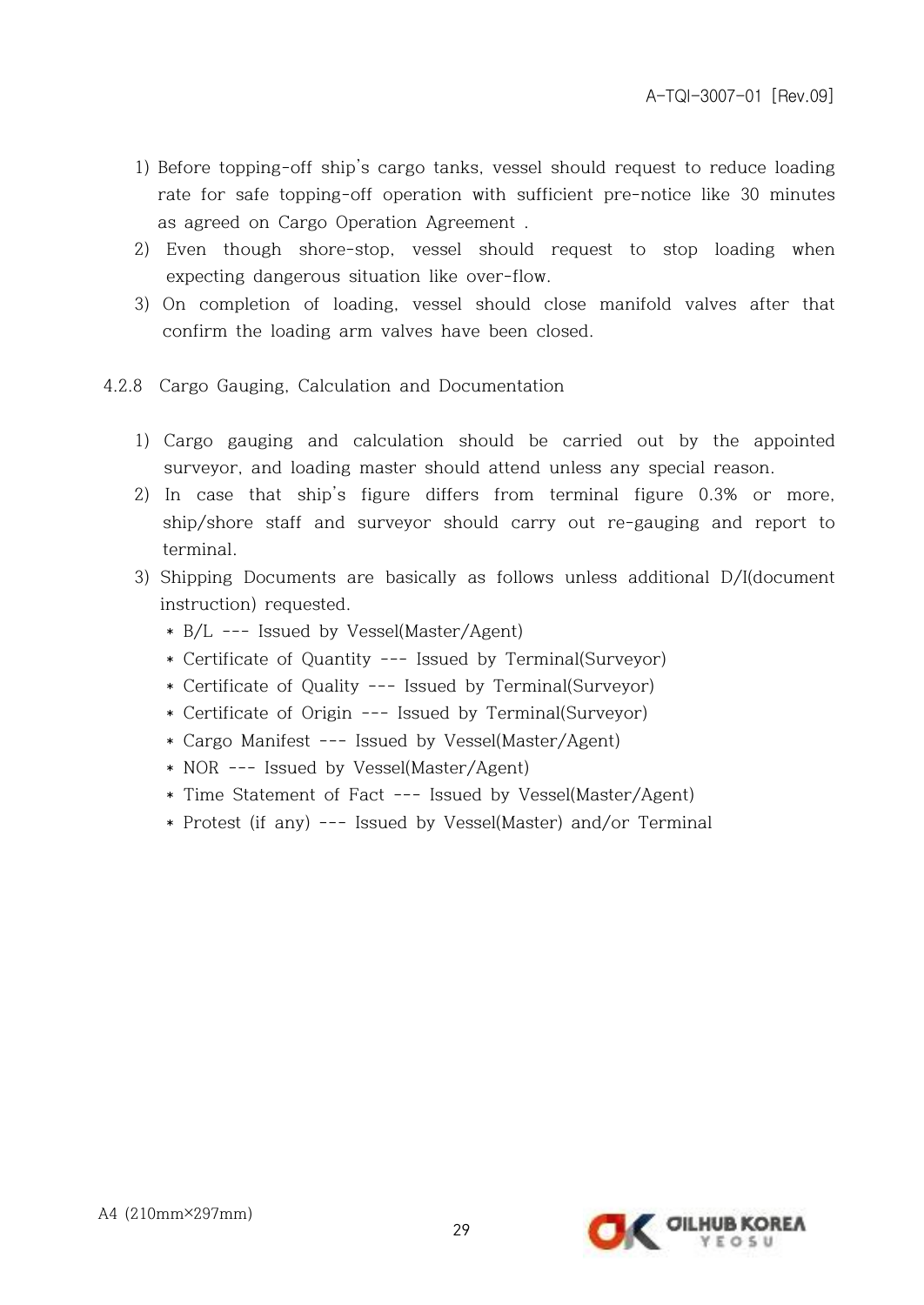## **4.3 Discharging Operation**

#### 4.3.1 Gauging and Sampling

1) Before discharging operation, the appointed cargo surveyor should carry out exact gauging and calculation.

This gauging hours are not included in contract cargo operation time.

- 2) In case that ship's figure differs from B/L figure 0.3% or more, the result should be reported to terminal and wait for instruction to start discharging commence.
- 3) Vessel should hand over the loading port cargo documents and samples.
- 4) Vessel have to help sampling work as per terminal and/or surveyor's request.
- 5) All the gauging and sampling operation should be carried out by closed system like using vapour-lock gauging point to prevent exposure of toxic gas.

To prevent high  $H_2S$  concentrations more than 5 ppm, personal gas detector and special precautions should be arranged.

- 4.3.2 Cargo Safety Meeting
	- 1) Vessel should present following documents to terminal loading master and/or surveyor.
		- \* Discharging Plan
		- \* Ship's Particulars
		- \* Bill Of Lading
		- \* Quantity/Quality Certificate
		- \* Cargo documents of loading port
		- \* MSDS
		- $*$  Etc.
	- 2) The same items as cargo safety meeting of loading operation (defined 2.4) are almost applicable.
- 4.3.3 Commencement of Discharge
	- 1) In almost case that gas & vapour are filled in cargo pipe line on deck and pump room, the gas and vapour should be extracted by close-circulation of cargo. Loading master may advise the appropriate method.
	- 2) When start centrifugal pump, vessel should prevent pressure surge caused by
- A4 (210mm×297mm)

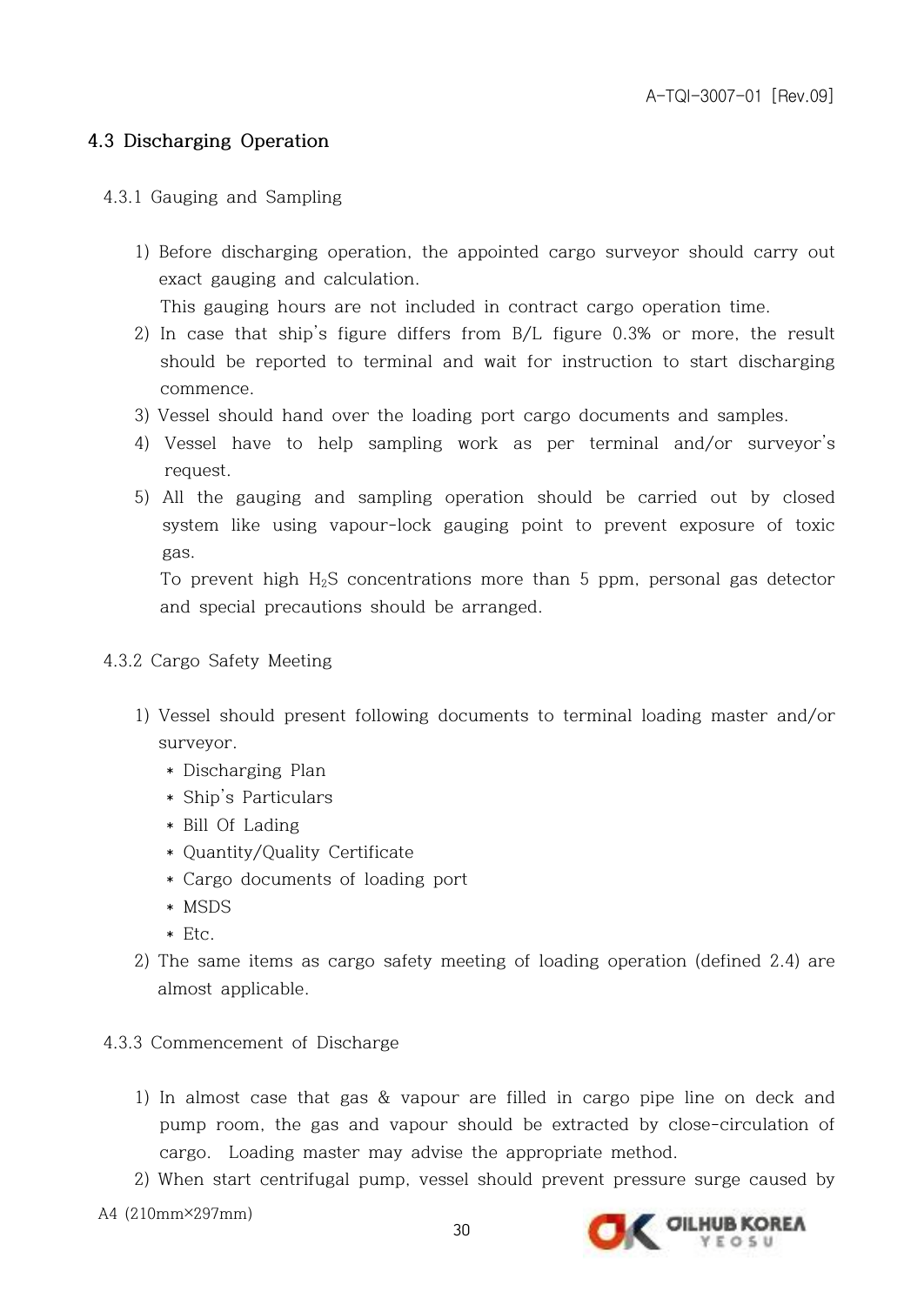excessive start RPM. The pump delivery valve should be closed position until the pump stabilized with minimum RPM.

- 3) If there are severe vibration on loading arm and/or pipeline at the start of discharging, vessel should stop or reduce the discharge flow until confirming the reason and remedy it completely.
- 4) The start and control discharge operation by pump delivery valve should be carried out very carefully with loading master's direction to prevent damage on terminal equipments by pressure surge or back-flow from shore.
- 5) In the cases of IGS failures, the discharging operation should be suspended immediately to prevent air coming into the tanks.
- 4.3.4 Report Discharge Rate & Q'ty and Change of Pump Operation
	- 1) Vessel should check and calculate the discharging quantity periodically (hourly) and report to terminal when requested.
	- 2) Except emergency case and stripping stage, the considerable change of pump operation should be notified to terminal in advance.
	- 3) For stop cargo pump operation, notification should be given step-by-step like 30 minutes, 10minutes, 5 minutes, 1 minute to stop, or otherwise 2,000 ㎘, 1,000 ㎘, 500 ㎘, 100 ㎘, 50 ㎘, 10 ㎘ to stop.
- 4.3.5 Caring for Mooring Line & Gangway
	- 1) In discharging tanker docked at the jetty, Mooring takes excessive tension easily caused by tide and changing of draft. In this case sometimes Vessel has lose the position due to damaged mooring, so duty sailors often adjust the entire mooring to maintain proper tension.
	- 2) Vessel have responsibility to maintain mooring management 'Not Too Tight, Not Too Loose' within mooring rope permissible tension and never away from the berth.
	- 3) Vessel crew have to watch shore gangway not to face dangerous situation by ship's height change and notify to terminal to adjust it if in need.

4.3.6 Crude Oil Washing (COW)

- 1) COW operation strictly restricted in performing only within 25% volume of tank capacity of laden tank. This is to be declared when cargo safety meeting and recorded on 'Cargo Operation Agreement' (Appendix-5.)
- 2) Vessel should check as the related safety check-list before COW operation,

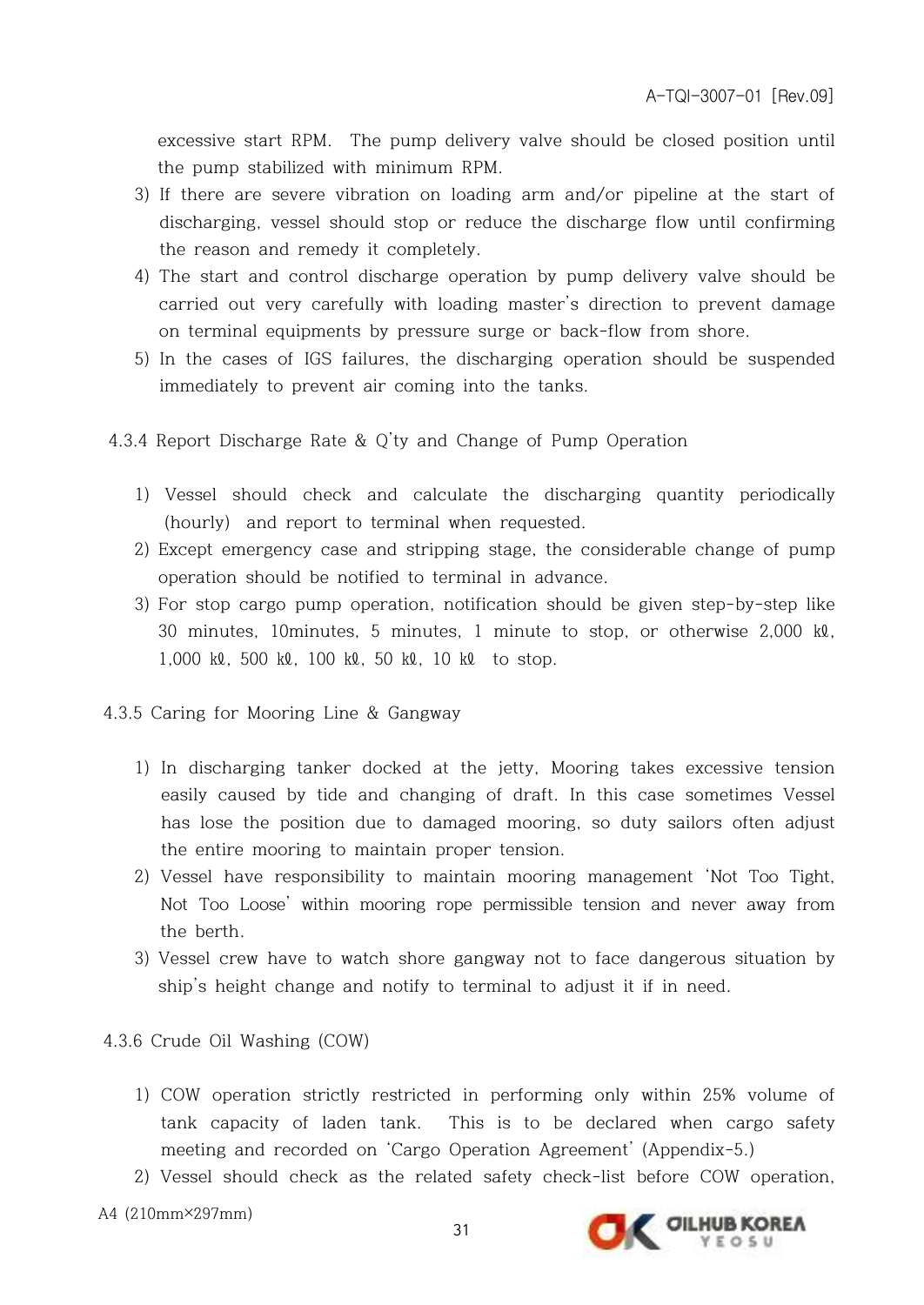and for the oxygen content of tank, notify terminal for grant. Never carry out COW operation in case of over 8% of oxygen content.

- 3) COW operation should be carried out as 'Closed Cycle' and the washed oil should be discharged at final stage of discharging unless otherwise decided by terminal.
- 4.3.7 Stripping

When stripping stage, the pump RPM and delivery valve opening should be carefully controlled to prevent severe vibration and/or pressure surge from sucking vapour.

- 4.3.8 Final Discharging and Tank Dry Inspection
	- 1) Vessel should notify her ETC(Estimated Time of Completion) to terminal at least 1 hour before completion.
	- 2) At the end of discharging stage, all the cargo pipe line including loading arm(s) should be fully drained and accomplished stripping except the small diameter discharging line (Marpol line) and one loading arm to use at final discharging.
	- 3) Only one loading arm should be used at the final discharging stage.
	- 4) Before tank dry inspection, cargo surveyor and loading master should check the following items.
		- \* All the ship's cargo pipe line were drained and stripped.
		- \* Whole cargo discharging operation have been completed and pumps been finished.
		- \* All the important cargo valves were closed.
		- \* Vessels is afloat with up-right condition without any list.
	- 5) Tank dry inspection is basically carried out with dipping method using vapour-lock inspection hole to prevent VOC emission.

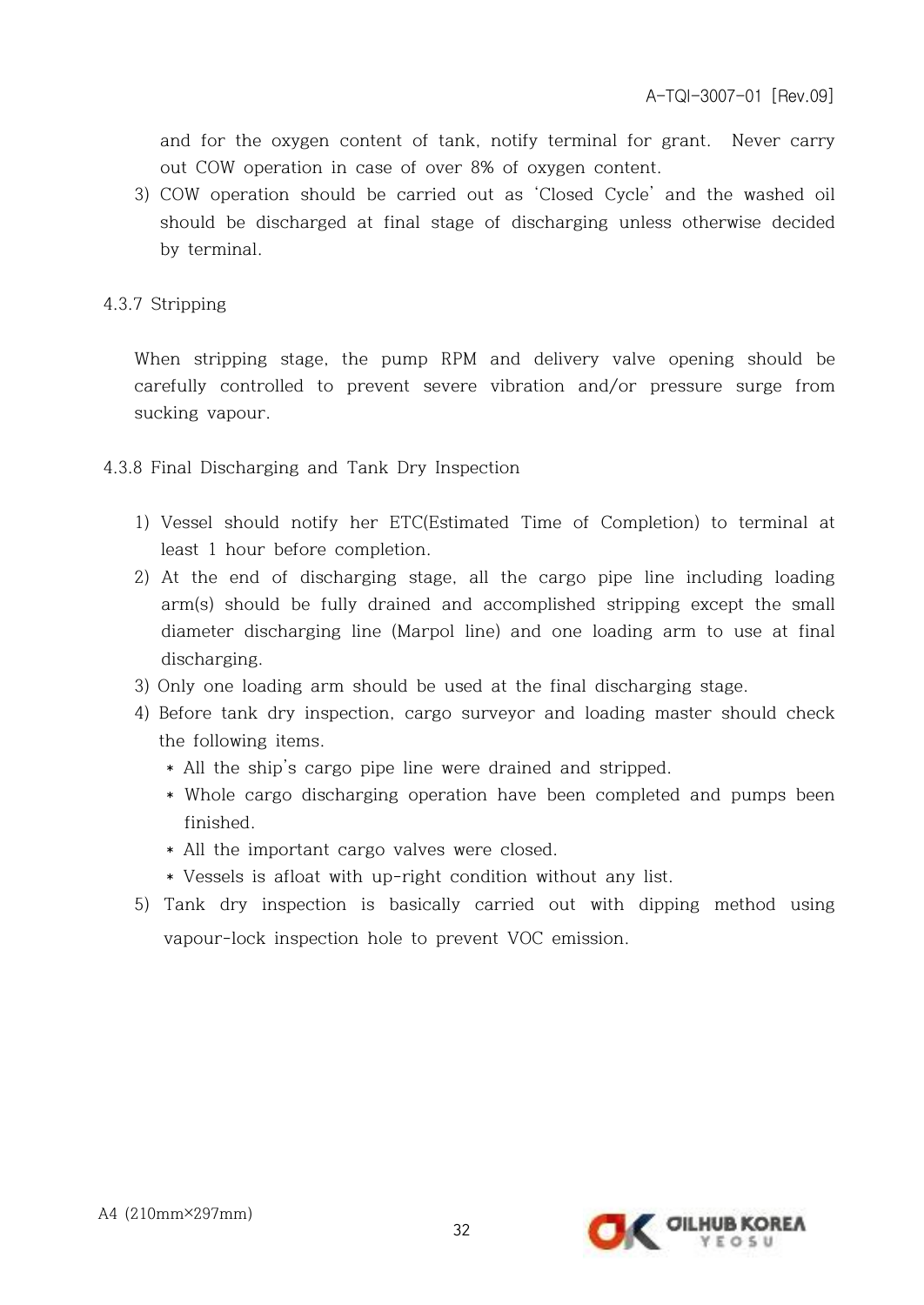#### **5.1 Emergency Procedure**

5.1.1 Emergency Signal

In the event of fire or other emergency, series of long blast should be sounded by whistle or siren.

5.1.2 Emergency Shutdown(Stop)

In case the following circumstances, ship and terminal should take emergency shutdown(stop) cargo operation. Due regard should be given to the possible dangers of pressure surge associated with any emergency shutdown procedure.

- (1) When the wind speed increases to 20 m/sec or more (In case of reaching the criteria for Stop Cargo Operation of '3.3.7 Criteria on Wind Velocity') or wave (including swell) is higher than 1m.
- (2) In the event of a fire on or near the ship.
- (3) When a pressure surge occurs and the loading arm vibrates violently or the noise is severe.
- (4) When communication agreements such as radio are not observed between ships/terminals
- (5) When an accident is occurred on board.
- (6) In the case of thunderstorms in nearby sea areas (especially in the case of unloading VOC cargo)
- (7) When a part of ship's mooring is damaged or broken
- (8) When the vessel in operation is moved by external force (weather, tide, etc.), and it is feared that the Loading Arm Working Envelope deviates.
- (9) When terminal representative or VSM has determined that it is too dangerous to continue cargo operation due to breach of safety regulation or other matters.

#### 5.1.3 Emergency Loading Arm Disconnection

ERC(Emergency release coupling) is equipped on crude/F.O. loading arms of Jetty-2 and all loading arms of Jetty-3.



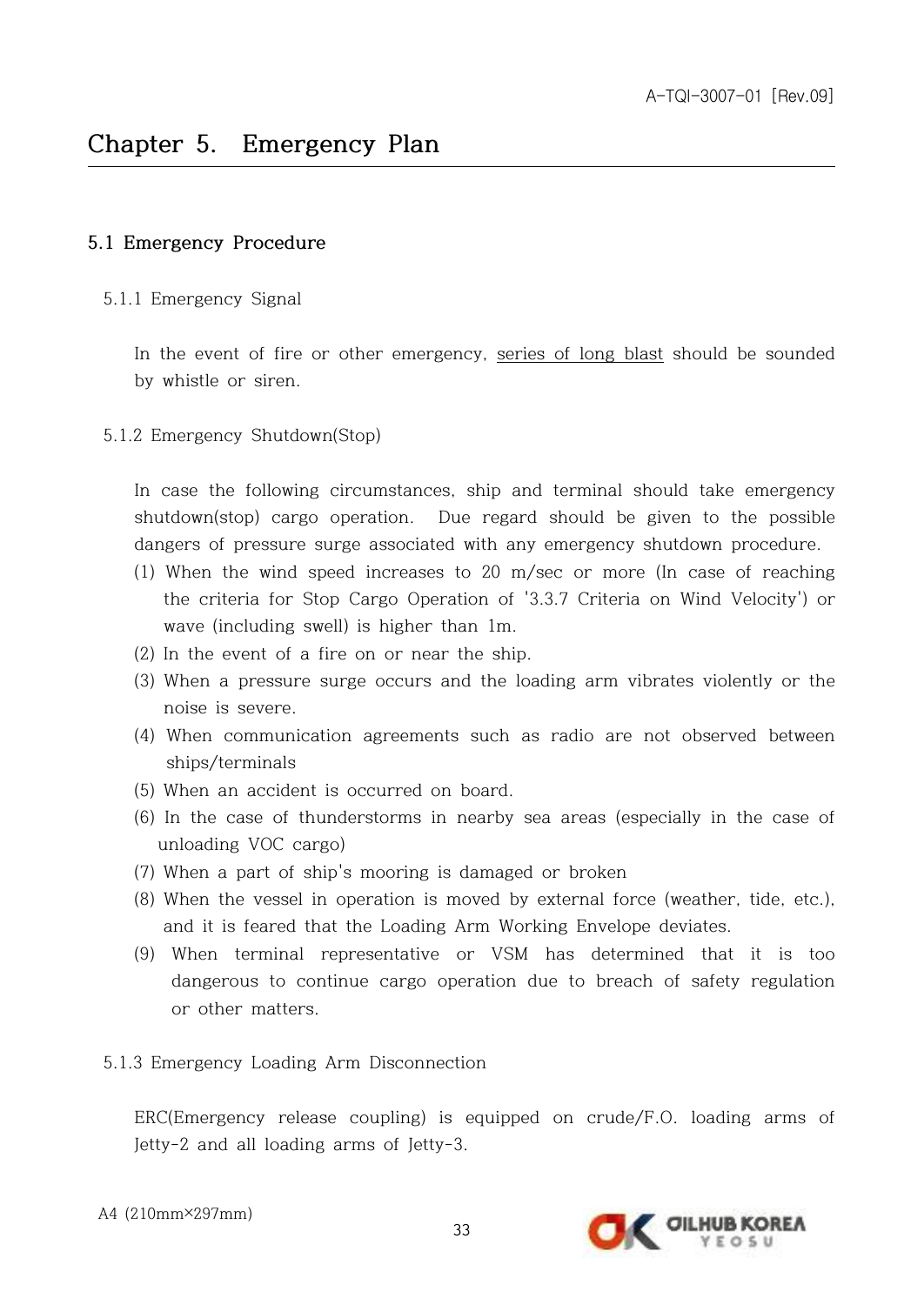ERC makes possible to disconnect loading arms from the vessel in a short period on emergency case such as vessel over-drifting from berth, earthquake, fire, and etc.

- (1) When the hull leaves the Jetty beyond the warning envelope range of the loading arm
- (2) When an emergency such as an earthquake, fire or tsunami occurs or is urgently forecast
- (3) When it is necessary to block the other from the occurrence of a large fire on a ship or Jetty
- (4) In case of reaching the criteria for Loading Arm Disconnection of '3.3.7 Criteria on Wind Velocity'
- 5.1.4 Emergency Un-berthing Operation

In case the following circumstances, the master and terminal representative take emergency action to un-berth after discuss the situation.

1) When weather forecast typhoon approaching or In case of reaching the criteria for Un-Berth of '3.3.7 Criteria on Wind Velocity' or wave (including swell) is higher than 1m.

(When the master and terminal representative conclude the situation dangerous even though the wind speed is less than 20m/sec., emergency un-berthing should be taken.)

- 2) When a fire breaks out vessel(s) around.
- 3) If loading work delay under the bad weather condition, the master should be agree to un-berthing.
- 4) When terminal representative has determined that it is too dangerous to have vessel alongside berth due to weather condition or other matters.
- 5) When an accident is occurred on board.
- 6) When VTS and/or related authority declares special direction.

. 5.1.5 Emergency Evacuation

When a emergency case of big fire or explosion of vessel/terminal have been occurred or foreseen, all the people on jetty/vessel must escape from the danger place through appropriate route as 'OKYC Jetty Layout & Emergency Evacuation Plan' (Appendix-2) with consideration of following measures.

- 1) To request help like rescue boat from out-jetty using portable radio and emergency contact list.
- A4 (210mm×297mm)

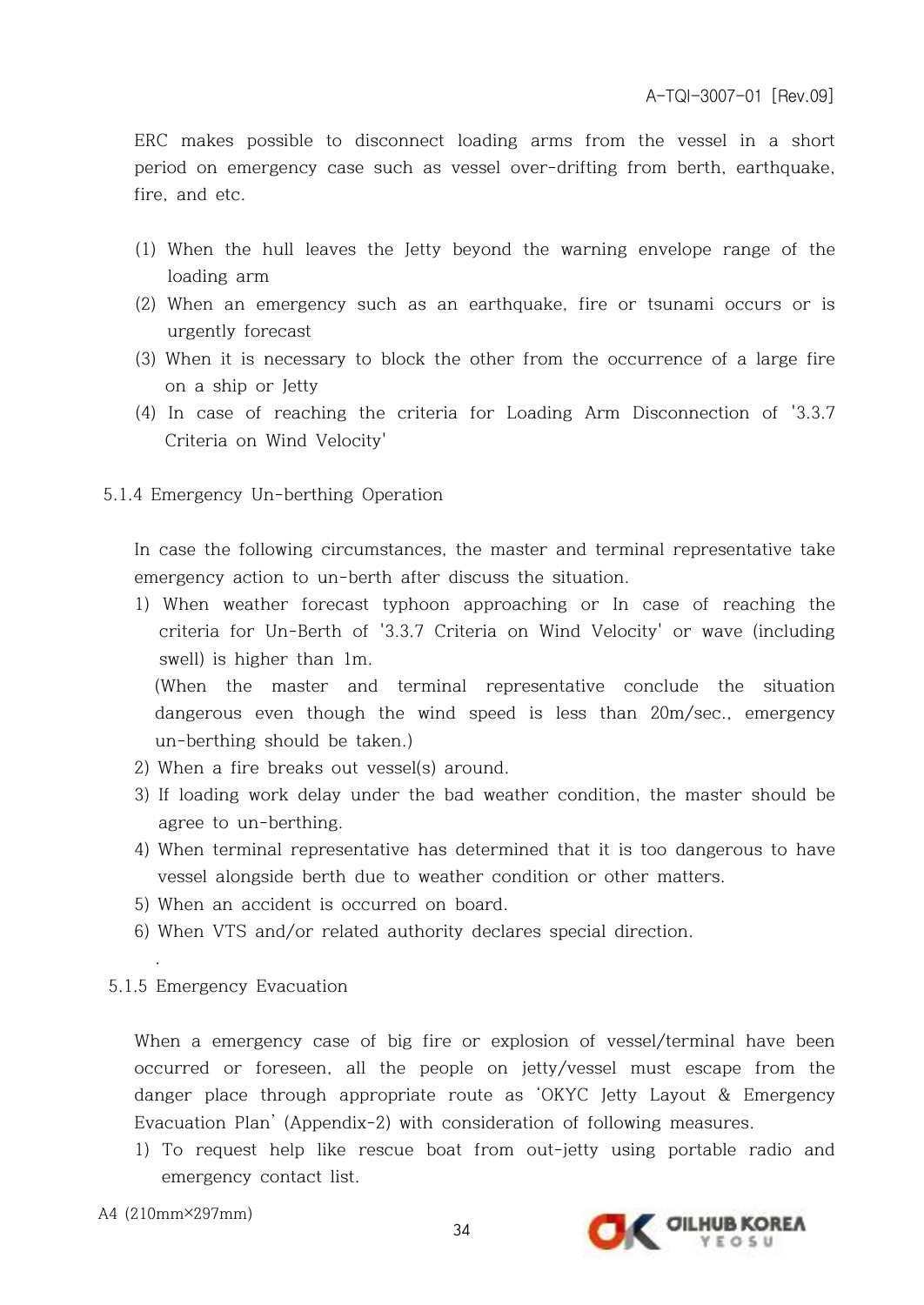- 2) Use appropriate PPE like as life-jacket, life-ring, EEBD, breathing apparatus, etc.
- 3) In case of presence of toxic gas at the scene, refer to 'Toxic Gas Safety Guideline' (Appendix-9.)
- 5.1.6 Emergency Measures and Notifications

When a fire of oil spill accident have been occurred on board, the master must take appropriate initial emergency measure to control the emergency and inform the situation to terminal representative without delay.

All the cargo, ballasting and bunkering operation must be stopped immediately and oil in the loading arms should be drained out to prepare disconnection. Main engine, steering gear, and all mooring equipments also should be ready to use.

1.7 Assistance of the Boats by the Terminal

In case that terminal representative has found an emergency situation and/or judges that situation is imminent, he may request help directly from the assist boats without prior agreement of the master.

In these cases, all mobilization cost of the boats must be charged on the vessel or the owner.

5.1.8 Notification for Emergency and Summoning of Assistance

An emergency situation must be reported to the competent authority and the concerned organizations using 'Emergency Contact System' (Appendix-10).

If either the master or terminal representative judges that the resources of the vessel and terminal are not enough to overcome the emergency situation, assistance from assisting organizations will be requested by terminal representative.

In this case, Emergency Contact System' (Appendix-10) shall also be referred to.

5.1.9 Indemnification



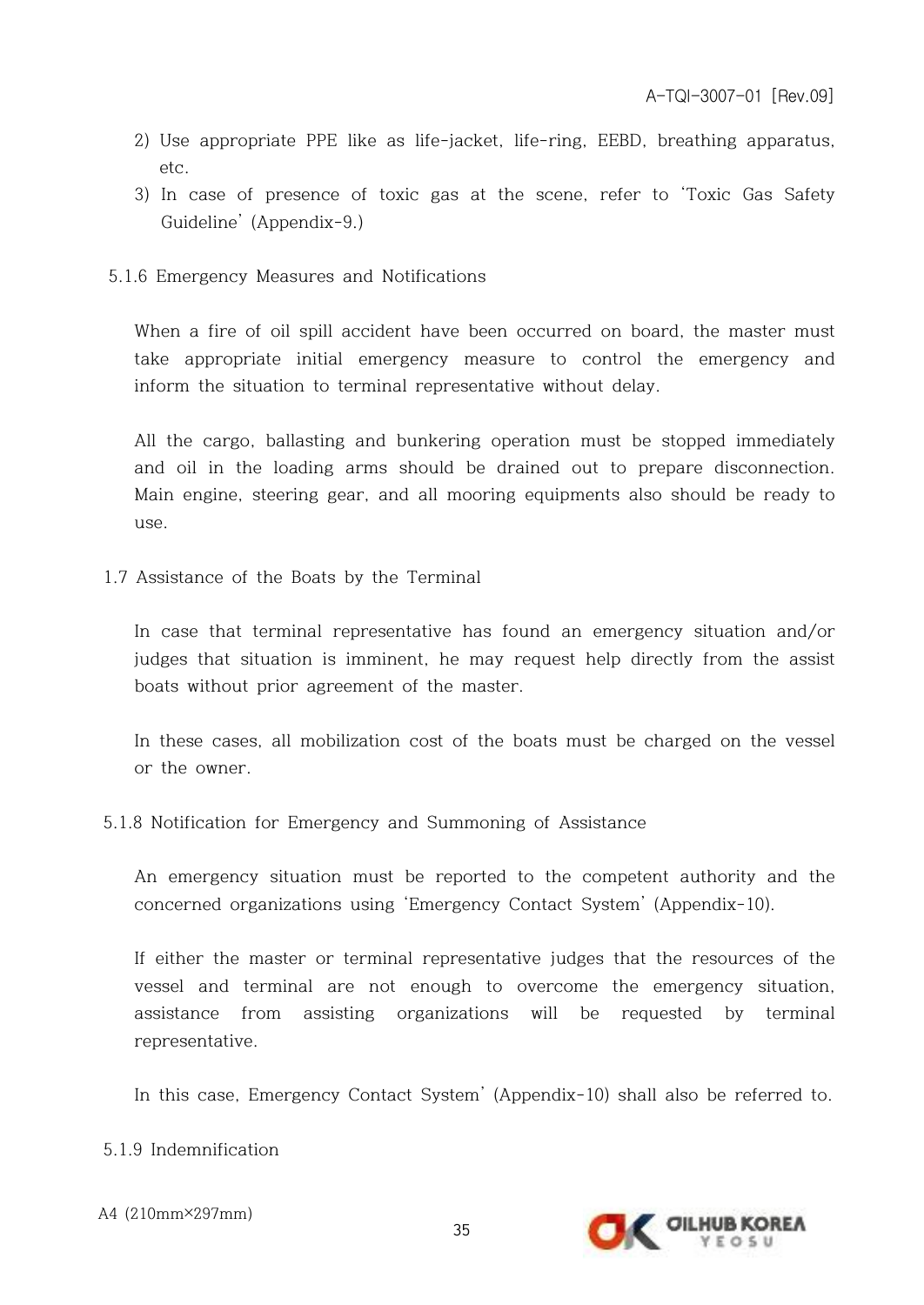The master of any vessel and its owner shall remain solely responsible for, and shall hold the terminal indemnified against, damage of terminal and expenses for third party from whatever cause arising in consequence of all act and/or omissions of the vessel's personnel.

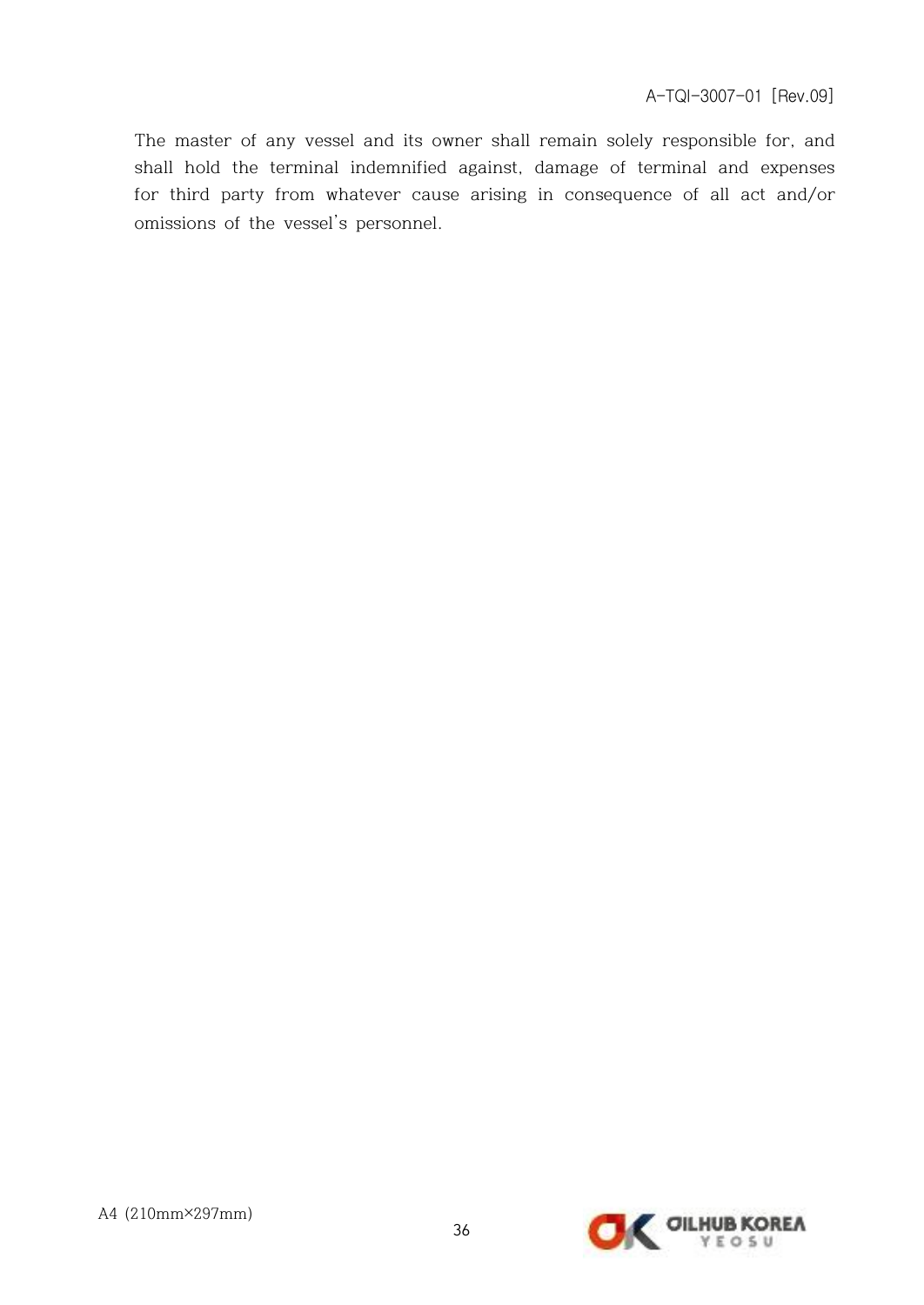## **5.2 Emergency Plan of Vessel**

#### 5.2.1 Preparation

The master must have emergency procedures ready for immediate implementation in the event of various type of emergencies such as a fire in cargo tanks/engine room/living quarter, personnel injury, and oil spillage. All shipboard personnel must be familiar with the procedures, be adequately trained and clearly understand the action they would be required to take when responding to an emergency.

5.2.2 Fire-Fighting Equipment

Before commencement of cargo operation, fire-fighting equipment on the vessel must be made ready for immediate use. A least two fire hoses (fwd and aft of manifold) should be uncoiled and laid out and fire monitor should be aimed to the manifold of jetty-side.

5.2.3 Readiness to Move under Own Power

While the vessel is alongside at berth, her boiler, main engine, steering gear, and other equipments essential for maneuvering must be maintained in a state of readiness. With short notice, the vessel can move away from berth.

5.2.4 Materials for Oil Disposal

While the vessel is alongside at berth, materials for oil disposal must be ready for immediate use. The use of chemicals requires permission of the authority.